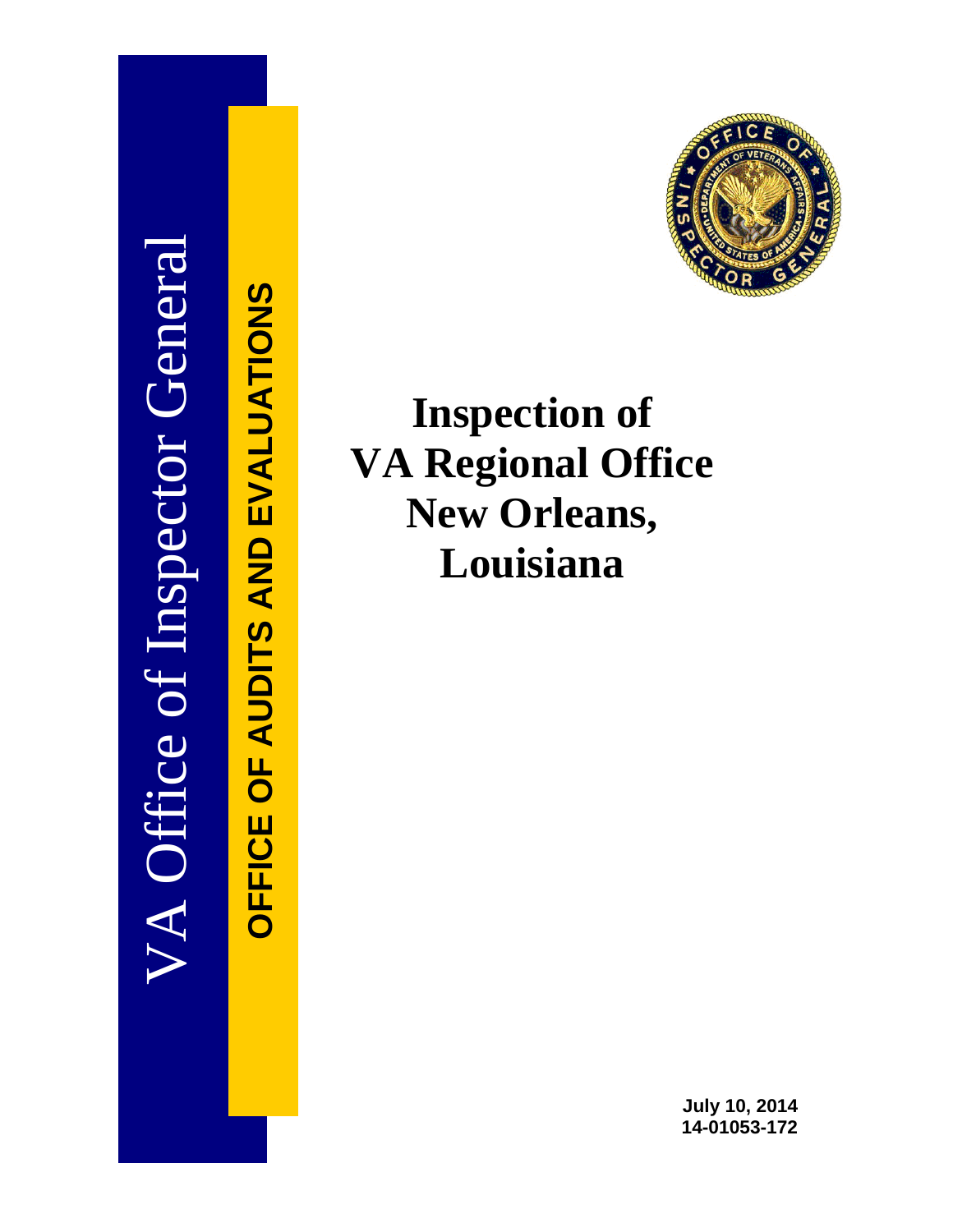# **ACRONYMS**

| <b>FY</b>   | <b>Fiscal Year</b>                            |
|-------------|-----------------------------------------------|
| <b>OIG</b>  | <b>Office of Inspector General</b>            |
| <b>RVSR</b> | <b>Rating Veterans Service Representative</b> |
| <b>SAO</b>  | <b>Systematic Analysis of Operations</b>      |
| <b>SMC</b>  | <b>Special Monthly Compensation</b>           |
| <b>STAR</b> | <b>Systematic Technical Accuracy Review</b>   |
| <b>TBI</b>  | Traumatic Brain Injury                        |
| VA.         | Veterans Affairs                              |
| <b>VARO</b> | Veterans Affairs Regional Office              |
| <b>VBA</b>  | <b>Veterans Benefits Administration</b>       |
| <b>VSC</b>  | Veterans Service Center                       |

**To Report Suspected Wrongdoing in VA Programs and Operations: Telephone: 1-800-488-8244 Email: [vaoighotline@va.gov](mailto:vaoighotline@va.gov) (Hotline Information: [www.va.gov/oig/hotline\)](http://www.va.gov/oig/hotline)**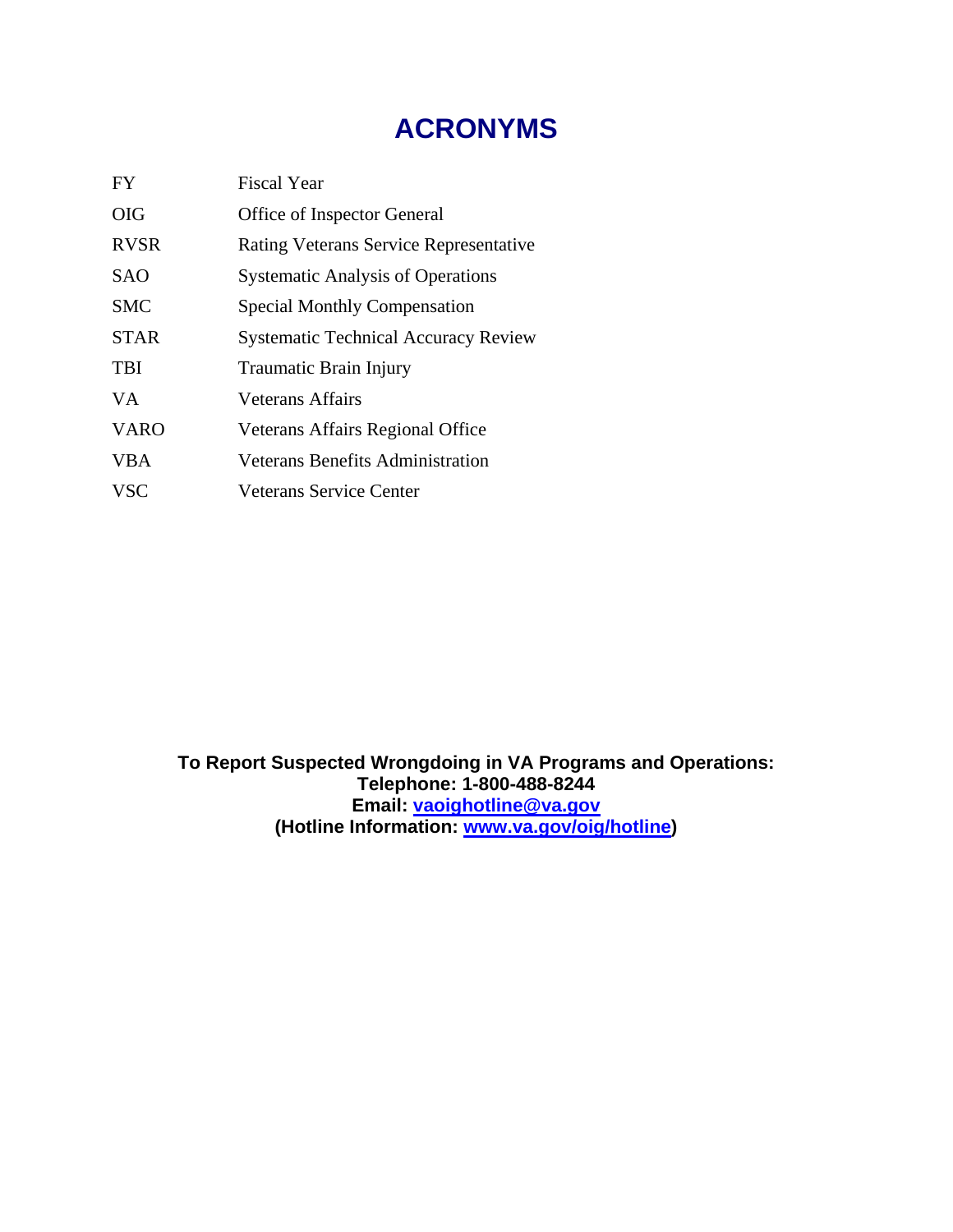

# **Report Highlights: Inspection of VA Regional Office New Orleans, LA**

## **Why We Did This Review**

The Veterans Benefits Administration (VBA) has 56 VA Regional Offices (VAROs) and a Veterans Service Center (VSC) in Cheyenne, Wyoming, that process disability claims and provide a range of services to veterans. We evaluated the New Orleans VARO to see how well it accomplishes this mission.

# **What We Found**

Overall, VARO staff did not accurately process 42 (47 percent) of 90 disability claims reviewed. We sampled claims we considered at higher risk of processing errors, thus these results do not represent overall disability claims processing accuracy at this VARO. Claims processing that lacks compliance with VBA procedures risks paying inaccurate financial benefits.

Specifically, 15 of 30 temporary 100 percent disability evaluations were inaccurate, generally because management did not prioritize processing of claims requiring reduced evaluations. VARO staff processed 10 of 30 traumatic brain injury (TBI) claims incorrectly due to ineffective training on processing such complex cases. VARO staff also incorrectly processed 17 of 30 special monthly compensation (SMC) and ancillary benefits claims due to a lack of training and emphasis on addressing all ancillary issues.

Nine of 11 Systematic Analyses of Operations (SAOs) were incomplete due to inadequate oversight. VARO staff also did not timely or accurately complete 12 of

30 benefit reduction cases due to a lack of training and priority on addressing this workload.

## **What We Recommend**

We recommend the VARO Director develop and implement a plan to ensure staff timely process benefit reductions, review the 329 temporary 100 percent disability evaluations remaining from our inspection universe and take appropriate action, and monitor the effectiveness of training on processing TBI claims and SMC and ancillary benefits. The Director should implement a plan to ensure SAOs contain all required elements, including timeframes for implementing the recommendations. The Director should also ensure staff receive training on how to properly complete SAOs and process proposed benefit reductions.

# **Agency Comments**

The Director of the New Orleans VARO concurred with all recommendations. Management's planned actions are responsive and we will follow up as required on all actions.

Link A. Hellebey

LINDA A. HALLIDAY Assistant Inspector General for Audits and Evaluations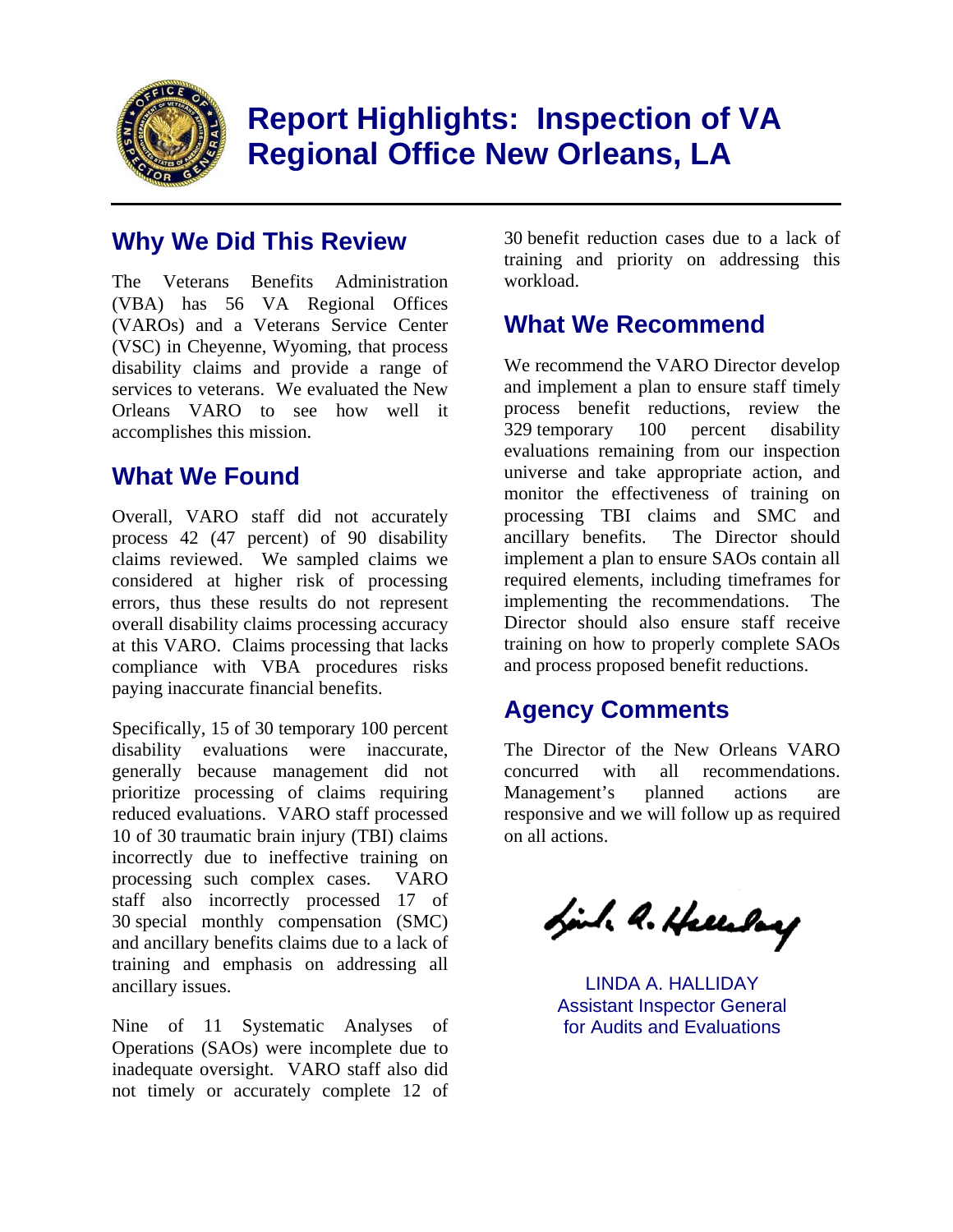# **TABLE OF CONTENTS**

| Finding 1  | New Orleans VARO Could Improve Disability Claims Processing                                                     |  |
|------------|-----------------------------------------------------------------------------------------------------------------|--|
|            |                                                                                                                 |  |
|            |                                                                                                                 |  |
| Finding 2  | VARO Lacked Adequate Oversight To Ensure Complete SAOs11                                                        |  |
|            |                                                                                                                 |  |
| Finding 3  | VARO Lacked Oversight and Training To Ensure Correct and<br>Immediate Action On Proposed Benefits Reductions 13 |  |
|            |                                                                                                                 |  |
|            |                                                                                                                 |  |
| Appendix A |                                                                                                                 |  |
| Appendix B |                                                                                                                 |  |
| Appendix C |                                                                                                                 |  |
| Appendix D |                                                                                                                 |  |
| Appendix E |                                                                                                                 |  |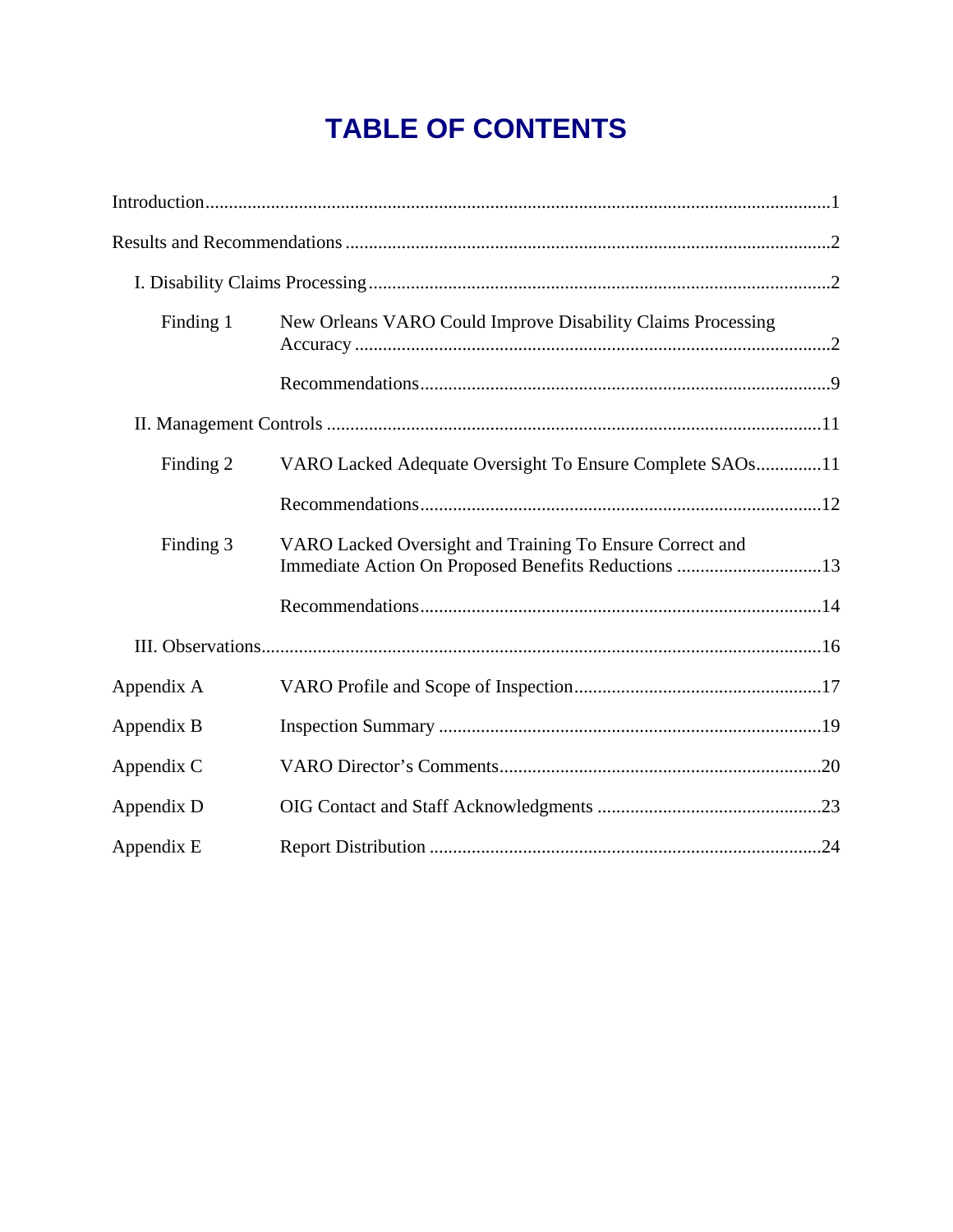# **INTRODUCTION**

draft of this report.

<span id="page-4-0"></span>

| <b>Objective</b>                          | The Benefits Inspection Program is part of the Office of Inspector General's<br>(OIG) efforts to ensure our Nation's veterans receive timely and accurate<br>benefits and services. The Benefits Inspection Divisions contribute to<br>improved management of benefits processing activities and veterans'<br>services by conducting onsite inspections at VA Regional Offices (VAROs).<br>These independent inspections provide recurring oversight focused on<br>disability compensation claims processing and the performance of Veterans<br>Service Center (VSC) operations. The objectives of the inspections are to: |
|-------------------------------------------|----------------------------------------------------------------------------------------------------------------------------------------------------------------------------------------------------------------------------------------------------------------------------------------------------------------------------------------------------------------------------------------------------------------------------------------------------------------------------------------------------------------------------------------------------------------------------------------------------------------------------|
|                                           | Evaluate how well VAROs are accomplishing their mission of providing<br>veterans with access to high-quality benefits and services.                                                                                                                                                                                                                                                                                                                                                                                                                                                                                        |
|                                           | Determine whether management controls ensure compliance with VA<br>$\bullet$<br>regulations and policies; assist management in achieving program goals;<br>and minimize the risk of fraud, waste, and other abuses.                                                                                                                                                                                                                                                                                                                                                                                                        |
|                                           | Identify and report systemic trends in VARO operations.                                                                                                                                                                                                                                                                                                                                                                                                                                                                                                                                                                    |
|                                           | In addition to this oversight, inspections may examine issues or allegations<br>referred by VA employees, members of Congress, or other stakeholders.                                                                                                                                                                                                                                                                                                                                                                                                                                                                      |
| <b>Other</b><br><i><b>Information</b></i> | Appendix A includes details on the VARO and the scope of our<br>inspection.                                                                                                                                                                                                                                                                                                                                                                                                                                                                                                                                                |
|                                           | Appendix B outlines criteria we used to evaluate each operational<br>activity and a summary of our inspection results.                                                                                                                                                                                                                                                                                                                                                                                                                                                                                                     |
|                                           | Appendix C provides the New Orleans VARO Director's comments on a                                                                                                                                                                                                                                                                                                                                                                                                                                                                                                                                                          |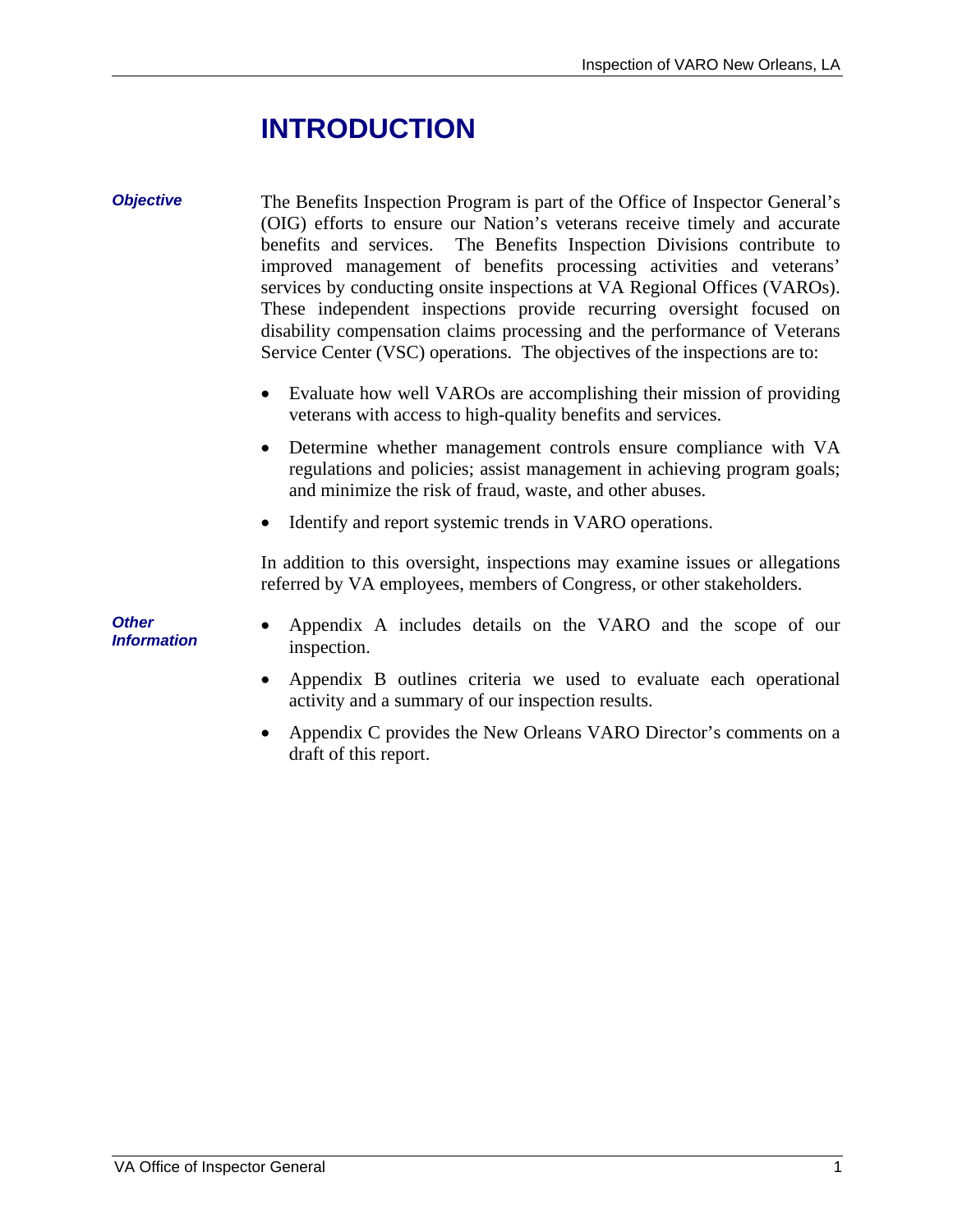# **RESULTS AND RECOMMENDATIONS**

## **I. Disability Claims Processing**

<span id="page-5-0"></span>**Claims** The OIG Benefits Inspection team focused on accuracy in processing<br>**Processing** temporary 100 percent disability evaluations traumatic brain injury (TBI) **Processing temporary 100 percent disability evaluations, traumatic brain injury (TBI)** *claims*, and special monthly compensation (SMC) and ancillary benefits. We evaluated these claims processing issues and their impact on veterans' benefits.

#### **Finding 1 New Orleans VARO Could Improve Disability Claims Processing Accuracy**

The New Orleans VARO did not consistently process temporary 100 percent disability evaluations, TBI-related cases, or entitlement to SMC and ancillary benefits. Overall, VARO staff incorrectly processed 42 of the total 90 disability claims we sampled, resulting in 238 improper monthly payments to 17 veterans totaling approximately \$132,878.

We sampled claims related only to specific conditions that we considered at higher risk of processing errors. As a result, the errors identified do not represent the universe of disability claims or the overall accuracy rate at this VARO. The table below reflects errors affecting, and those with the potential to affect, veterans' benefits processed at the New Orleans VARO.

| <b>Type of Claim</b>                                      | <b>Reviewed</b> | <b>Claims</b><br><b>Inaccurately</b><br><b>Processed</b><br><b>Affecting</b><br>Veterans'<br><b>Benefits</b> | <b>Claims</b><br><b>Inaccurately</b><br><b>Processed with</b><br><b>Potential To</b><br><b>Affect Veterans'</b><br><b>Benefits</b> | <b>Total</b><br><b>Claims</b><br><b>Inaccurately</b><br><b>Processed</b> |
|-----------------------------------------------------------|-----------------|--------------------------------------------------------------------------------------------------------------|------------------------------------------------------------------------------------------------------------------------------------|--------------------------------------------------------------------------|
| Temporary 100<br><b>Percent Disability</b><br>Evaluations | 30              | 11                                                                                                           | 4                                                                                                                                  | 15                                                                       |
| <b>TBI Claims</b>                                         | 30              | $\overline{2}$                                                                                               | 8                                                                                                                                  | 10                                                                       |
| <b>SMC</b> and Ancillary<br><b>Benefits</b>               | 30              | 6                                                                                                            | 11                                                                                                                                 | 17                                                                       |
| <b>Total</b>                                              | 90              | 19                                                                                                           | 23                                                                                                                                 | 42                                                                       |

|  | Table 1. New Orleans VARO Disability Claims Processing Accuracy |  |
|--|-----------------------------------------------------------------|--|
|  |                                                                 |  |

*Source: VA OIG analysis of VBA's temporary 100 percent disability evaluations paid at least 18 months, TBI disability claims completed in the fourth quarter fiscal year (FY) 2013, and SMC and ancillary benefits claims completed in FY 2013*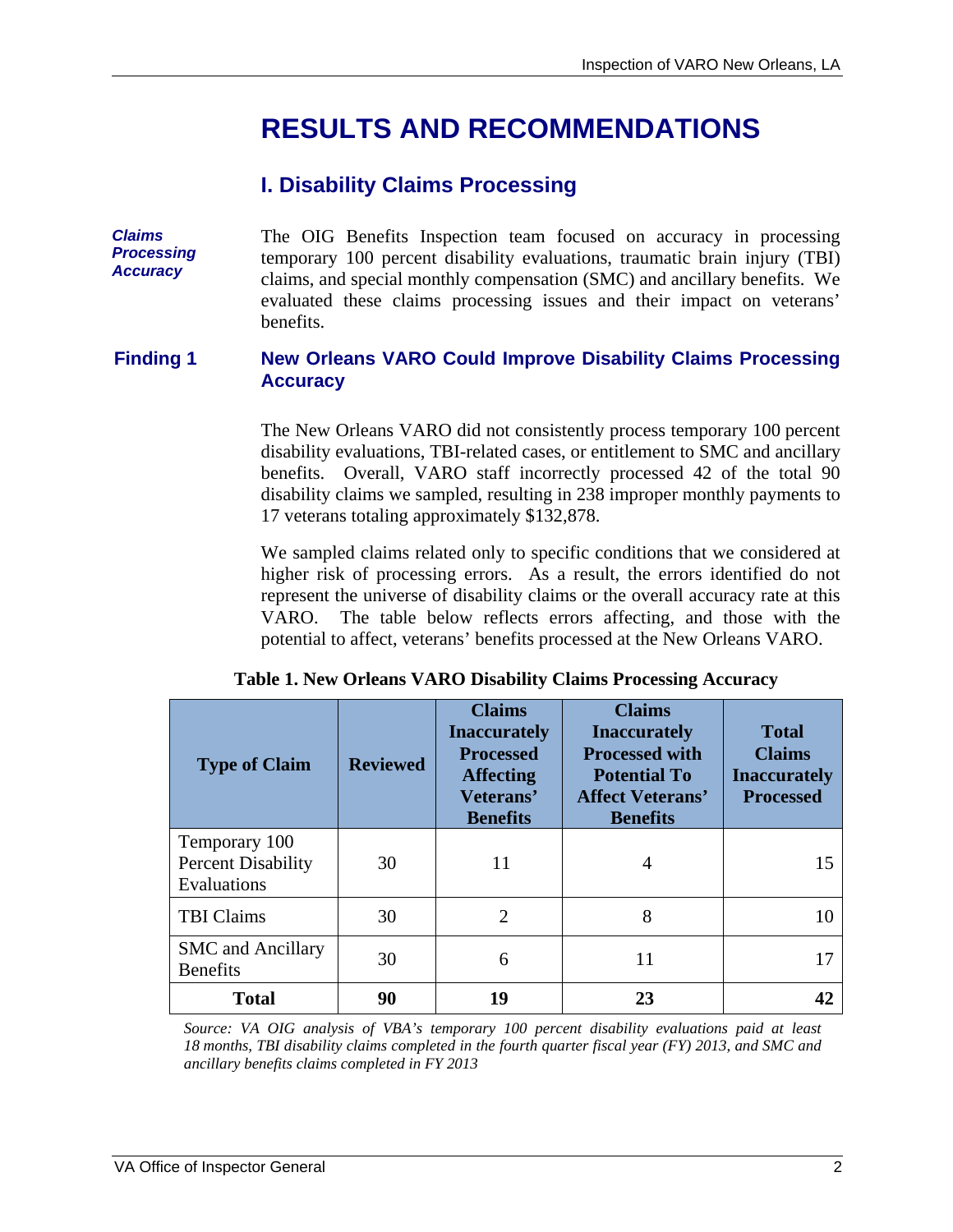*Temporary 100 Percent Disability Evaluations* 

VARO staff incorrectly processed 15 of 30 temporary 100 percent disability evaluations we reviewed. Veterans Benefits Administration (VBA) policy requires a temporary 100 percent disability evaluation for a veteran's service-connected disability following surgery or when specific treatment is needed. At the end of a mandated period of convalescence or treatment, VARO staff must request a follow-up medical examination to help determine whether to continue the veteran's 100 percent disability evaluation.

For temporary 100 percent disability evaluations, VSC staff must input suspense diaries in VBA's electronic system. A suspense diary is a processing command that establishes a date when VSC staff must schedule a medical reexamination. As a suspense diary matures, the electronic system generates a reminder notification to alert VSC staff to schedule the medical reexamination.

When the VARO obtains evidence that a lower disability evaluation would result in reduced compensation payments, Rating Veterans Service Representatives (RVSRs) must inform the beneficiary of the proposed reduction in benefits. In order to provide beneficiaries due process, VBA allows 60 days for the veteran to submit additional evidence to show that compensation payments should continue at their present level. On the 65th day following due process notification, action is required to reduce the evaluation and thereby minimize overpayments.

Without effective management of these temporary 100 percent disability ratings, VBA is at increased risk of paying inaccurate financial benefits. Available medical evidence showed 11 of the 15 processing errors we identified affected benefits and resulted in 119 improper monthly payments to 9 veterans totaling approximately \$65,227. These improper payments were paid as monthly benefits to the veterans from June 2009 to January 2014. Details on the most significant overpayment and underpayment follow.

- An RVSR proposed reducing a veteran's temporary 100 percent evaluation. Staff sent a notification letter to the veteran on December 18, 2012, advising him of the proposed reduction. On February 20, 2013, the VARO received a request for a personal hearing from the veteran in response to the proposed reduction. According to VBA policy, staff should have reduced the evaluation and then scheduled the personal hearing; however, staff kept the evaluation at the same rate pending results from the hearing. As a result of the delay, VA overpaid the veteran approximately \$15,284 over a period of 8 months. Monthly benefits will continue to be paid at the 100 percent disability rate if no corrective action is taken.
- An RVSR did not grant a veteran entitlement to an additional special monthly benefit based on evaluations of multiple disabilities, as required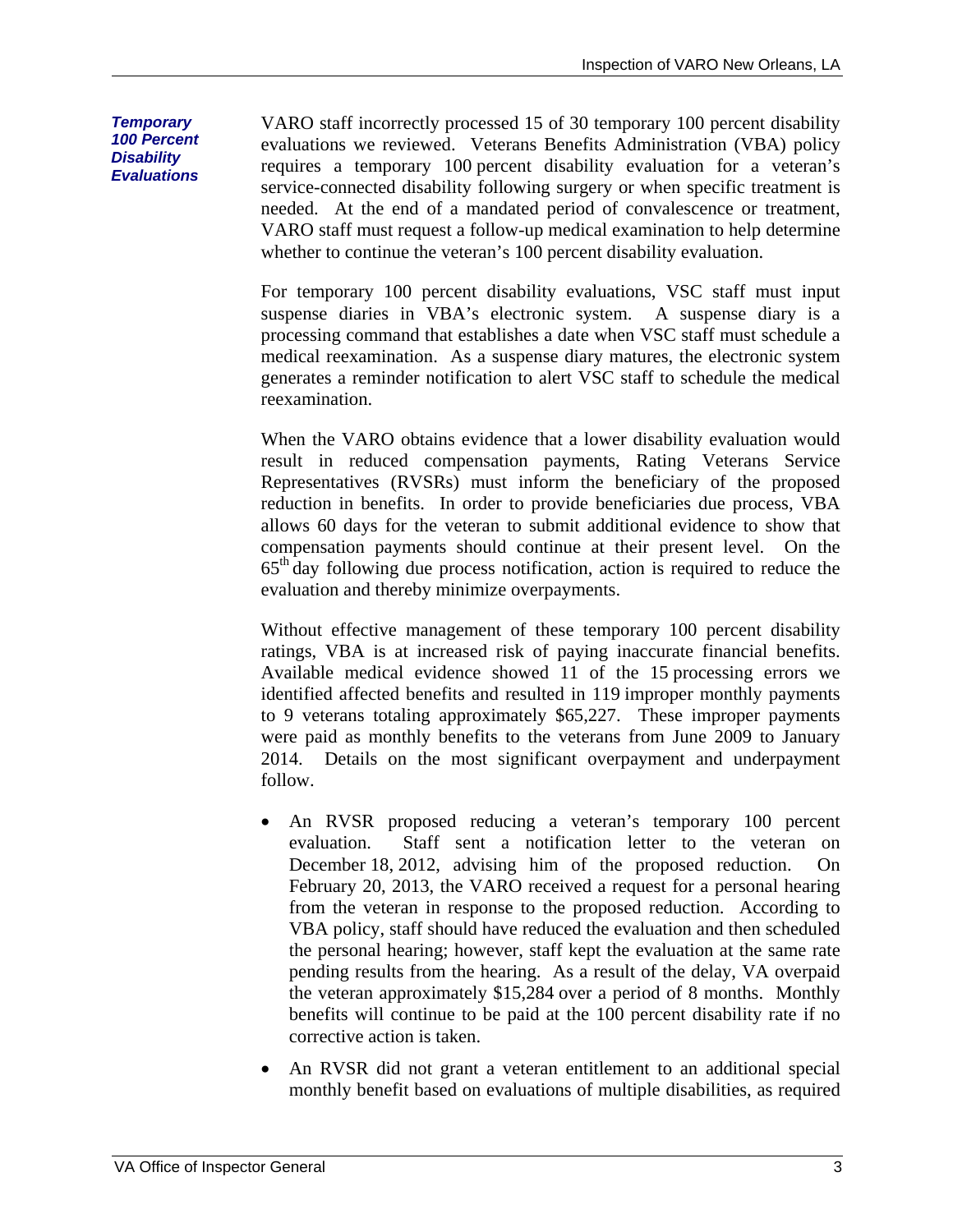by VBA policy. As a result, VA underpaid the veteran approximately \$8,665 over a period of 26 months. Underpayments could potentially occur every month for the remainder of the veteran's life until VARO staff take the appropriate action to correct this error.

The remaining 4 of the total 15 errors had the potential to affect veterans' benefits. Neither VBA nor we could determine whether the evaluations should have continued in three of these four cases because the veterans' claims folders did not contain medical evidence needed to evaluate each case. For the remaining case, evidence showed continued entitlement; however, there was no control in place to ensure staff would schedule a medical reexamination as required. Since VBA awarded a temporary 100 percent disability evaluation, the control is necessary to gain reasonable assurance that financial stewardship over these funds is adequate.

Generally, errors occurred because VSC management did not prioritize processing the temporary 100 percent claims that required reduced evaluations. Delays ranged from 2 months to 10 months, and an average of 6 months elapsed from the time staff should have reduced the temporary 100 percent evaluations until they ultimately took action. As of January 2014, staff had not taken the required action on five cases. Management stated that instead of processing benefit reductions, they placed emphasis on processing other workloads that VBA tracks and measures for timeliness. As a result, veterans may receive benefit payments in excess of their eligibility when benefit reductions are warranted but not processed. We provided VARO management with 329 claims remaining from our universe of 359 for its review to determine if action is required.

VARO management concurred with six errors we identified and did not provide a concurrence or non-concurrence with nine errors involving delays. Management responded, "Workload priorities and the timeliness of processing is an issue that should be discussed between leadership at the headquarters level for both OIG and VBA." It is clearly within the OIG's purview to provide oversight of this high-risk area of temporary 100 percent disability evaluation processing. Management's lack of response is not helpful in addressing the errors we identify as a means of improving claims processing and ensuring accurate benefits delivery.

*Follow-Up to Prior VA OIG Inspection*  In our previous report, *Inspection of the VA Regional Office, New Orleans, Louisiana* (Report No. 11-00238-184, June 6, 2011), VARO staff incorrectly processed 24 of 30 temporary 100 percent disability evaluations we reviewed. The most frequent processing errors occurred because staff did not enter suspense diaries in the electronic system to ensure they received reminder notifications to schedule medical reexaminations to support the evaluations. VARO management did not provide oversight to ensure VSC staff entered the suspense diaries. The VARO concurred with our recommendation to review the 196 temporary 100 percent evaluations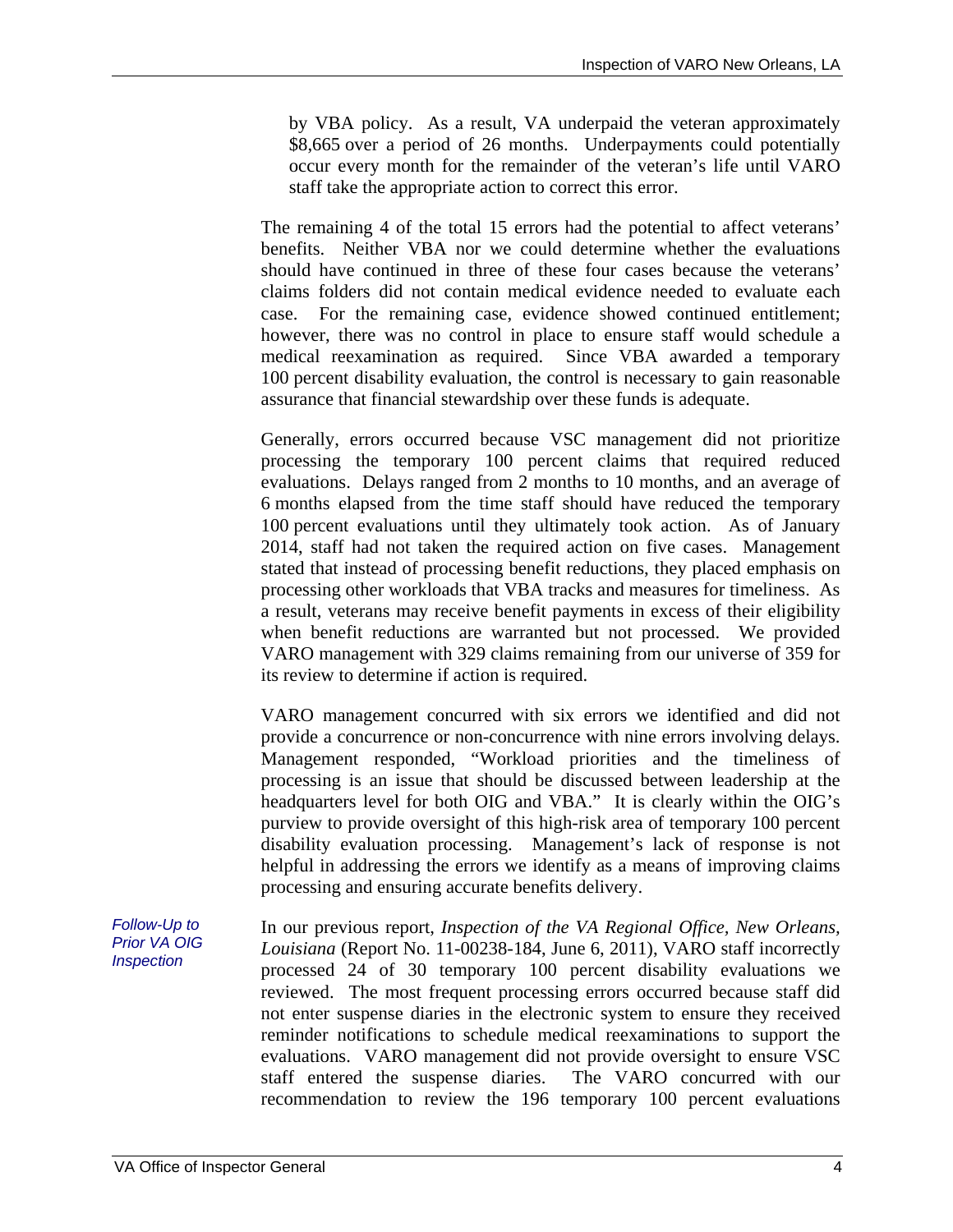remaining from our inspection universe. Also, the Director stated the VARO would follow national guidance to ensure staff enter suspense diaries into the electronic record. The OIG closed the recommendations on November 15, 2011.

During our February 2014 inspection, we identified one case from July 2007 where staff did not enter a suspense diary as required. As we only found one such error, which predated both inspections, we determined the VSC's actions in response to our previous recommendations appeared to be effective.

*TBI Claims*  The Department of Defense and VBA commonly define a TBI as a traumatically induced structural injury or a physiological disruption of brain function caused by an external force. The major residual disabilities of TBI fall into three main categories—physical, cognitive, and behavioral. VBA policy requires staff to evaluate these residual disabilities. Additionally, VBA policy requires that employees assigned to the appeals team, the special operations team, and the quality review team complete training on TBI claims processing.

> accuracy in TBI claims processing. The policy indicates second-signature In response to a recommendation in our report, *Systemic Issues Reported During Inspections at VA Regional Offices* (Report No. 11-00510-167, May 18, 2011), VBA agreed to develop and implement a strategy for ensuring the accuracy of TBI claims decisions. In May 2011, VBA provided guidance to VARO Directors to implement a policy requiring a second signature on each TBI case an RVSR evaluates until the RVSR demonstrates 90 percent reviewers come from the same pool of staff as those used to conduct local station quality reviews.

> We determined VARO staff incorrectly processed 10 of 30 TBI claims— 2 affected veterans' benefits and resulted in overpayments totaling approximately \$14,040. These errors represented 31 improper monthly payments from February 2012 to January 2014. Details on the two errors affecting veterans' benefits follow:

- An RVSR over-evaluated a veteran's TBI residual condition. Specifically, the medical evidence did not warrant an increased evaluation. As a result, the veteran was overpaid approximately \$12,269 over a period of 23 months. This was the most significant overpayment.
- An RVSR incorrectly established separate evaluations for a veteran's TBI and a mental disorder when the VA examiner could not differentiate which symptoms were attributable to each condition. VBA policy requires staff to assign a single evaluation when the VA examiner cannot separate symptoms of TBI and a coexisting mental disorder. As a result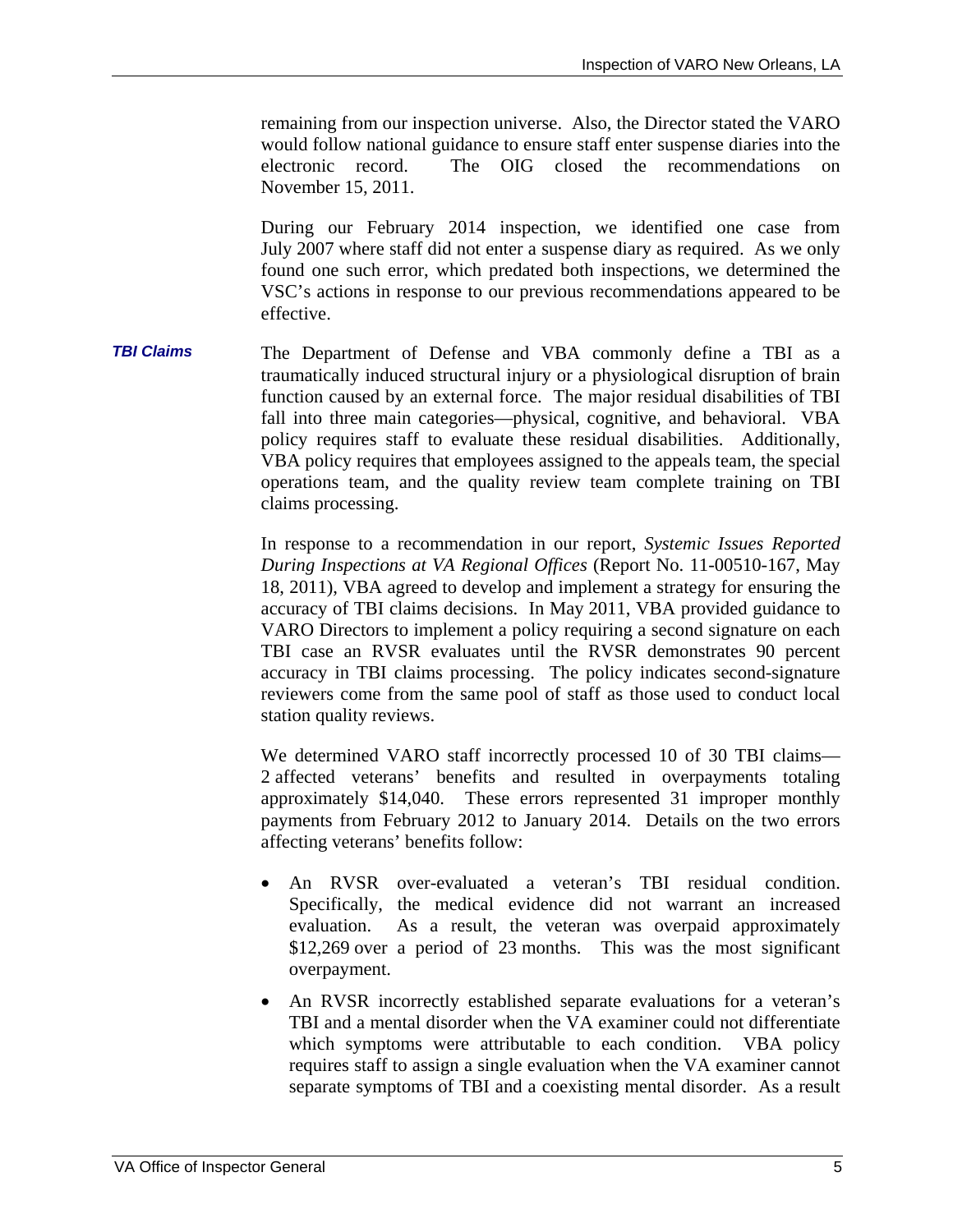of using the insufficient medical examination report, the veteran was overpaid approximately \$1,771 over a period of 8 months.

The remaining eight processing errors had the potential to affect veterans' benefits. In six cases, VSC staff evaluated TBI residuals using insufficient VA medical examination reports. Specifically, the examination reports contained conflicting information, were missing pertinent questions, or lacked an initial TBI diagnosis by a required medical specialist. Neither VBA nor we could determine whether the current disability evaluations were correct because the veterans' claims folders did not contain sufficient medical evidence needed to evaluate each case.

In the two remaining cases, RVSRs improperly evaluated TBI residual conditions by assigning a separate evaluation for a coexisting mental condition. In such cases, VSC staff must assign a single evaluation for both conditions that were the result of a veteran's overall mental functioning per VBA policy. These errors did not affect the veterans' current monthly benefits but have the potential to affect future benefit payments if the veterans' other service-connected disabilities worsen or if service connection is granted for new disabilities.

Generally, the TBI processing errors we identified occurred because VSC staff misinterpreted VBA policy for processing TBI claims. VARO management concurred with three errors and non-concurred with seven. For those seven, VARO management did not concur because they felt there was sufficient evidence to properly decide the claims. However, our review revealed otherwise. For example:

- An RVSR prematurely denied a TBI claim without obtaining a TBI medical examination report.
- A VA nurse practitioner provided an initial TBI diagnosis. However, policy states the diagnosis must be provided by a medical doctor.
- An RVSR used an insufficient medical examination to evaluate the severity of headaches related to a TBI. The examination was insufficient because there were pertinent questions missing from the examination, including whether the veteran had additional diagnoses such as migraine or tension headaches.

VARO staff and management confirmed they found TBI regulations complex. Based on interviews with staff and a review of VARO training records, only one RVSR received TBI-related training from March 2013 to the period of our review. In February 2014, RVSRs received training on this topic. However, we did not assess the effectiveness of that training because staff had completed the claims we reviewed prior to receiving the training. As a result of staff misinterpretations of VBA policy for processing TBI claims, veterans may not have always received correct benefits decisions.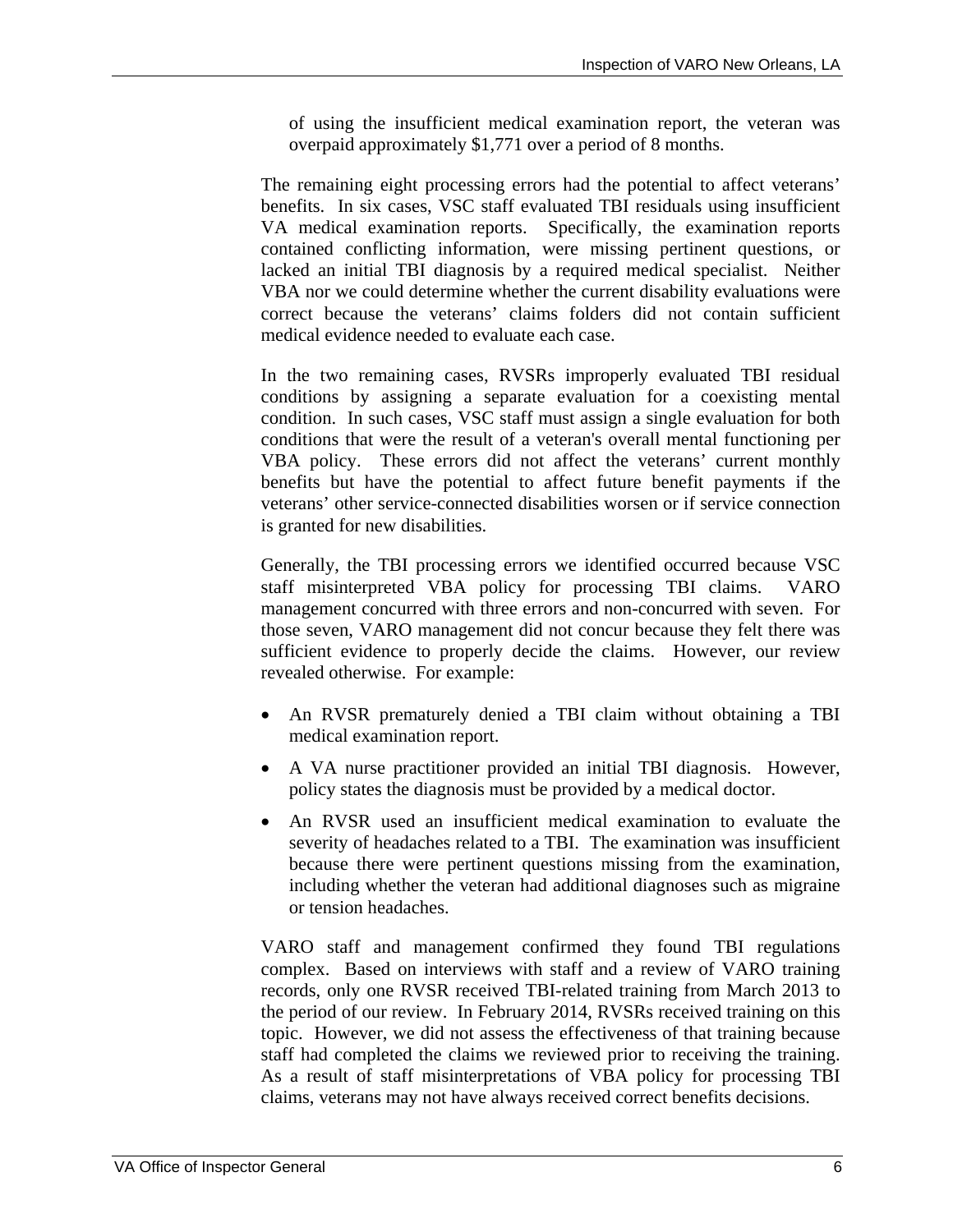In our previous report, *Inspection of the VA Regional Office, New Orleans, Louisiana* (Report No. 11-00238-184, June 6, 2011), we also determined errors in processing TBI claims occurred due to RVSRs prematurely evaluating TBI-related disabilities based on insufficient medical examination reports. In response to our recommendations, the VARO Director agreed to establish an additional level of review for all TBI claims prior to finalizing rating decisions. The OIG closed this recommendation based on the VARO's Quality Review Team providing second-level reviews of TBI claims processing.

Although none of the TBI errors we identified during our current inspection underwent second-level review by the Quality Review Team, we continued to identify TBI claims processing errors related to staff using insufficient medical examinations. We concluded the second-level reviews alone were not effective in reducing processing errors.

the need to rely on others for daily life activities, like bathing or eating. As the concept of rating disabilities evolved, VBA realized that for certain types of disabilities, the basic rate of compensation was not sufficient for the level of disability present. Therefore, VBA established SMC to recognize the severity of certain disabilities or combinations of disabilities by adding additional compensation to the basic rate of payment. SMC represents payments for "quality of life" issues, such as the loss of an eye or limb, or Generally, VBA grants entitlement to SMC when the following conditions exist:

- Anatomical loss or loss of use of specific organs, sensory functions, or extremities
- Disabilities that render the veteran permanently bedridden or in need of aid and attendance
- Combinations of severe disabilities that significantly affect locomotion
- Existence of multiple, independent disabilities that are evaluated as 50 to 100 percent disabling
- Existence of multiple disabilities that render the veteran in need of such a degree of special skilled assistance that without it, the veteran would be permanently confined to a skilled-care nursing home

Ancillary benefits are secondary benefits that are considered when evaluating claims for SMC. Examples of ancillary benefits are:

- Dependents' Educational Assistance under Title 38, United States Code, Chapter 35
- Specially Adapted Housing Grant
- Special Home Adaptation Grant

*Special Monthly Compensation and Ancillary Benefits* 

*Follow-Up to Prior VA OIG Inspection*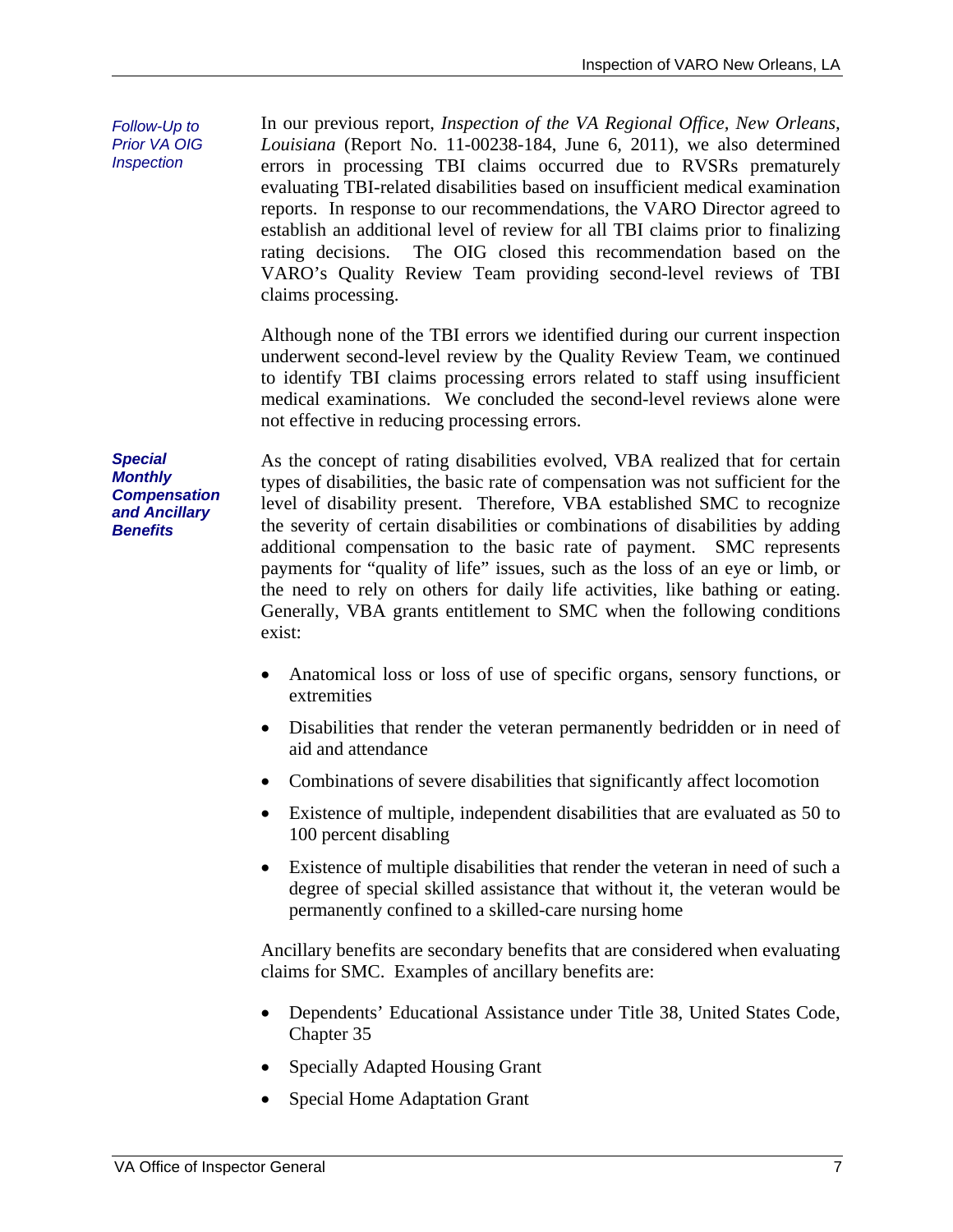Automobile and Other Conveyance and Adaptive Equipment Allowance

VBA policy requires staff to address the issues of SMC and ancillary benefits whenever they can grant entitlement. We focused our review on whether VARO staff accurately processed entitlement to SMC and ancillary benefits associated with anatomical loss, loss of use of two or more extremities, or bilateral blindness with visual acuity of 5/200 or worse.

VARO staff incorrectly processed 17 of 30 claims involving SMC and ancillary benefits—6 affected veterans' benefits and resulted in underpayments to veterans totaling approximately \$38,996 and an overpayment totaling \$14,615. These errors represented 88 improper monthly payments, processed from February 2011 until January 2014. Details on the most significant underpayment and the overpayment follow:

- An RVSR assigned an incorrect effective date for entitlement to SMC along with an incorrect level of SMC. As a result, VA underpaid the veteran approximately \$20,498 over a period of 2 years and 11 months.
- An RVSR assigned an incorrect effective date for entitlement to SMC for bilateral blindness. As a result, VA overpaid the veteran \$14,615 over a period of 5 months.

The remaining 11 errors had the potential to affect veterans' benefits. Summaries of those errors follow:

- Six errors involved RVSRs that failed to grant, or improperly granted, ancillary benefits.
	- o In two cases, staff failed to grant entitlement to specially adapted housing, a benefit worth up to \$67,555.
	- o Staff incorrectly granted entitlement to both specially adapted housing and special home adaptation grants in two other cases. These grants are worth up to \$13,511 each.
	- o Staff, in one case, did not correctly grant entitlement to a special home adaptation grant.
	- o In another case, staff failed to grant entitlement to automobile and adaptive equipment, a benefit worth up to \$19,817, as well as specially adapted housing.
- Five errors involved RVSRs that incorrectly entered, or failed to enter, hospital codes for veterans' SMC into the electronic system.
	- o In three cases, staff did not enter the hospital codes correctly.
	- o In the remaining two cases, staff did not enter any of the hospital codes as required.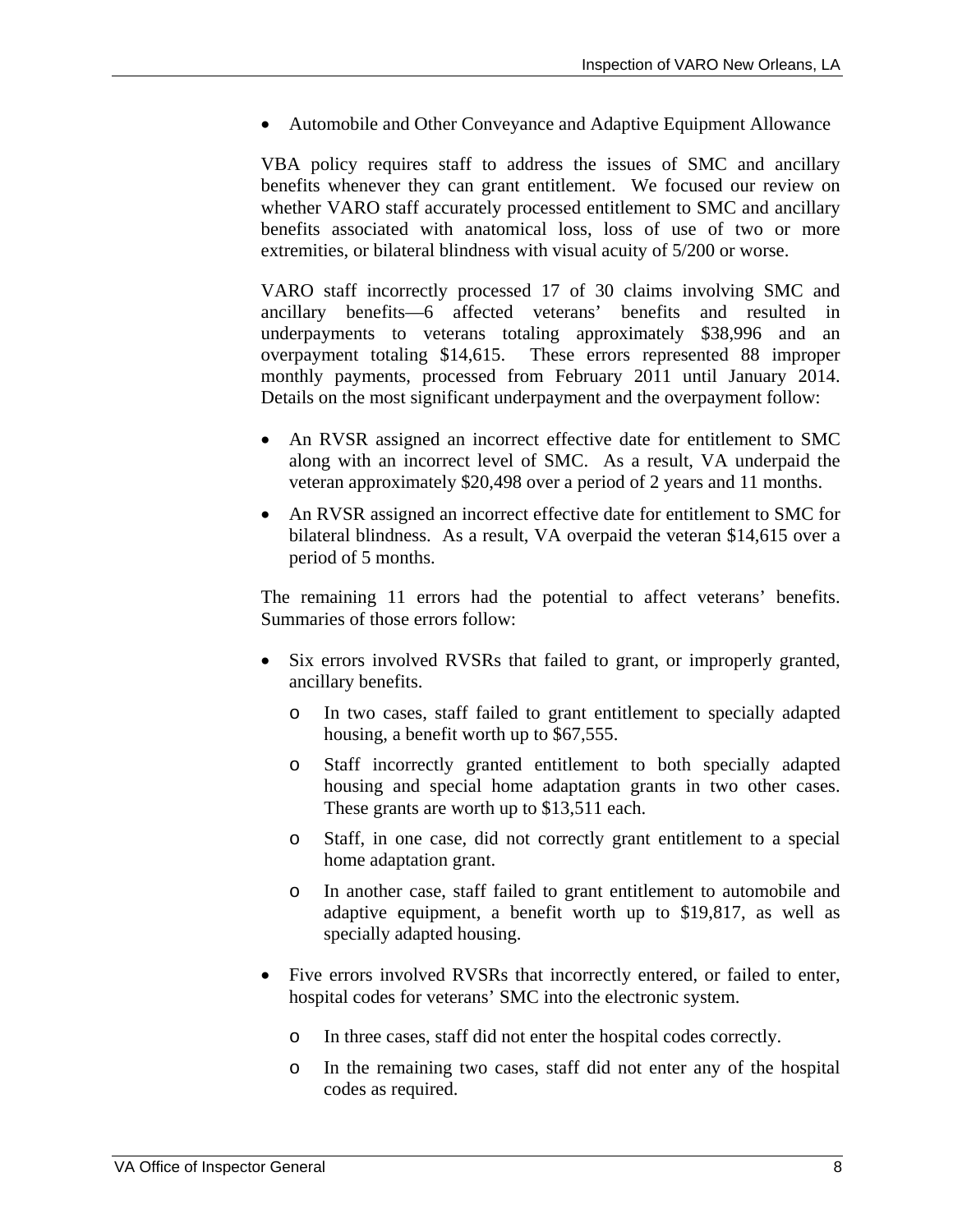<span id="page-12-0"></span>Generally, VSC staff must reduce veterans' SMC payments when they are hospitalized at government expense. Hospital codes are used to determine the correct amount to pay veterans when they are hospitalized. In the five cases we identified, the improper hospital codes could have resulted in erroneous adjustments of the veterans' payments upon hospitalization.

Errors related to SMC were generally due to a lack of training. The VARO provided training records that revealed staff received SMC training in January 2014. However, prior to that date, the last time staff received SMC training was in FY 2011. VSC staff we interviewed indicated the training was not extensive enough to cover all of the complexities associated with SMC. For example, the training did not address how to properly assign effective dates for payment when evaluating the residual disabilities of a stroke.

Errors related to ancillary benefits were generally due to a lack of emphasis for staff to conduct thorough reviews to determine applicability of any and all ancillary benefits as required. Generally, errors related to ancillary benefits occurred in prior rating decisions; however, local quality reviews only hold RVSRs accountable for errors identified in the rating decisions currently under review. The reviews may not include entitlement to unclaimed ancillary benefits. VSC management stated it hoped veterans have good representatives to help them with their claims, especially if the VARO is not notifying them of their entitlement to potential ancillary benefits.

The VARO concurred with five of the errors we identified, and partially concurred with two. VARO management did not concur with 10 errors; however, they stated they would take corrective actions to fix 9 of these errors.

#### **Recommendations**

- 1. We recommend the New Orleans VA Regional Office Director conduct a review of the 329 temporary 100 percent disability evaluations remaining from our inspection universe and take appropriate action.
- 2. We recommend the New Orleans VA Regional Office Director implement a plan to assess the effectiveness of their recent training on processing traumatic brain injury claims and special monthly compensation benefits.
- 3. We recommend the New Orleans VA Regional Office Director implement a plan to emphasize that rating staff address all ancillary benefits, even if not expressly claimed, to ensure veterans receive maximum entitlement to benefits.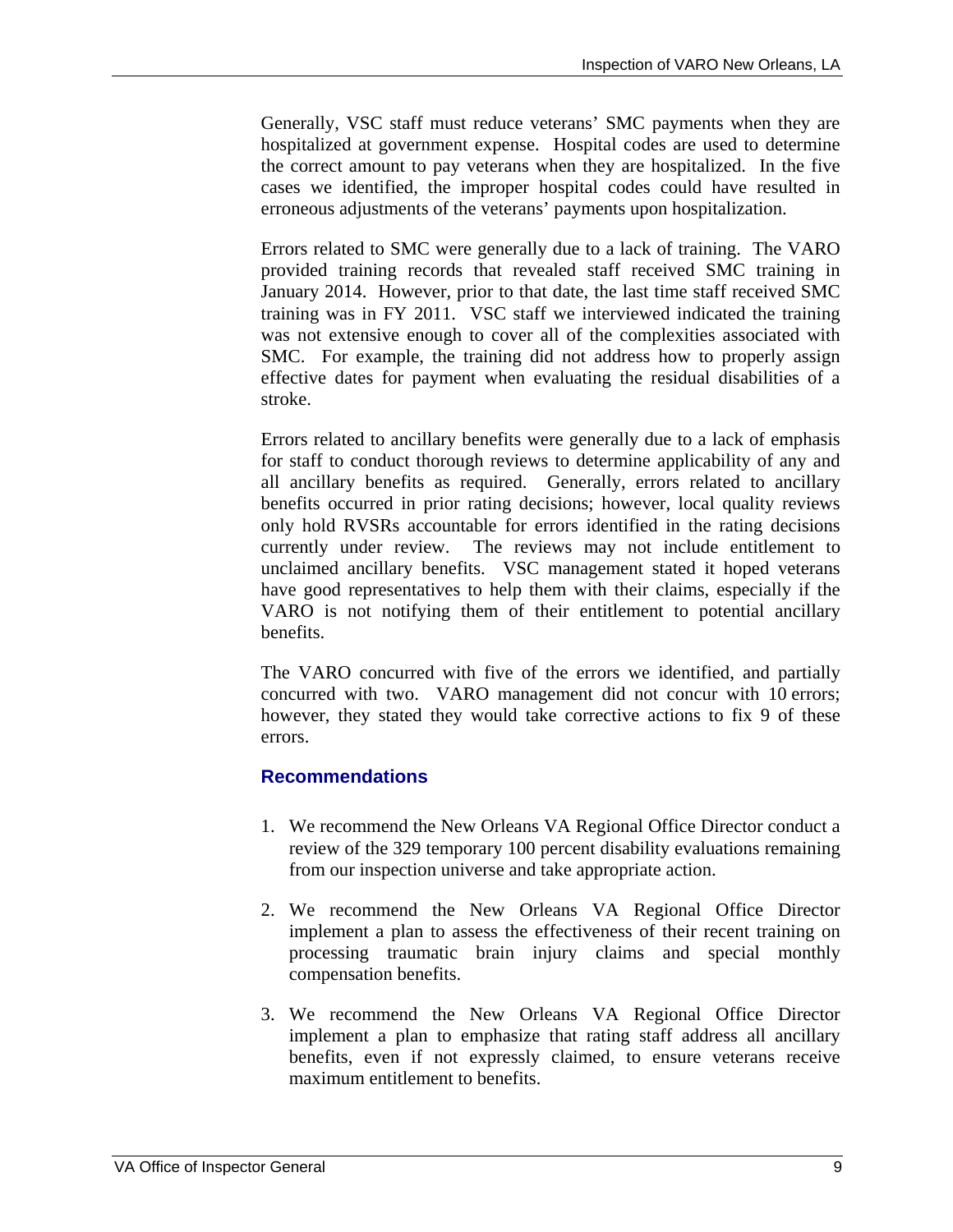- *Management Comments*  The VARO Director concurred with our recommendations and will complete the review of 329 temporary 100 percent disability evaluations by October 31, 2014. Local quality review specialists will conduct a review of all TBI and SMC cases completed through July to determine the effectiveness of recent training in these subjects. Further, VARO staff will complete the training entitled, "Ancillary Benefits and Special Purposes" by July 31, 2014.
- *OIG Response*  The Director's comments and actions are responsive to the recommendations. We will follow up on management's actions during future inspections.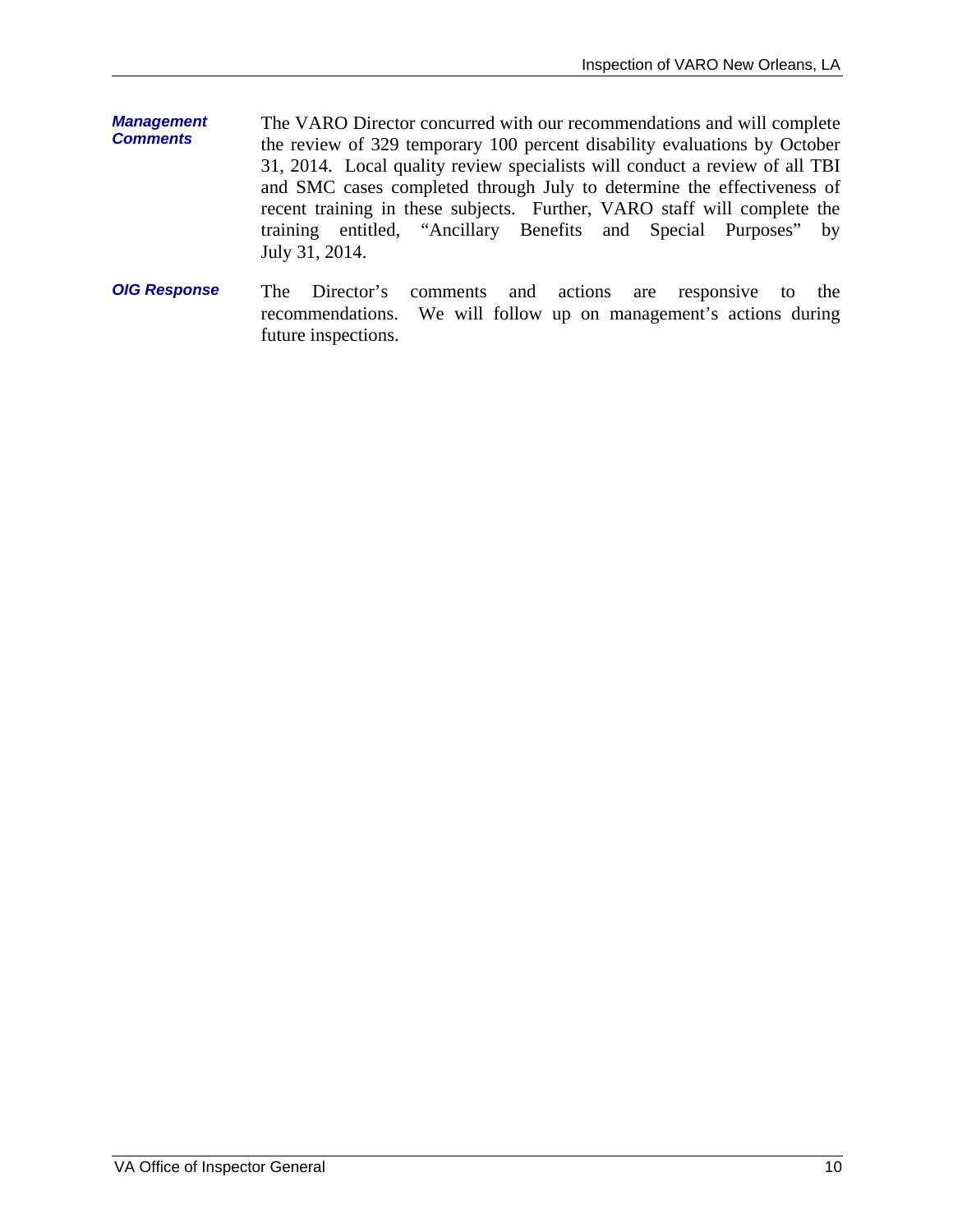## **II. Management Controls**

<span id="page-14-0"></span>*Systematic Analysis of Operations* 

We assessed whether VARO management had adequate controls in place to ensure complete and timely submission of Systematic Analyses of Operations (SAOs). We also considered whether VSC staff used adequate data to support analyses and recommendations identified within each SAO. An SAO is a formal analysis of an organizational element or operational function. SAOs provide an organized means of reviewing VSC operations to identify existing or potential problems and propose corrective actions. VARO management must publish annual SAO schedules designating the staff required to complete the SAOs by specific dates. The VSC Manager is responsible for ongoing analysis of VSC operations, including completing 11 SAOs annually.

#### **Finding 2 VARO Lacked Adequate Oversight To Ensure Complete SAOs**

Nine of the 11 SAOs were missing required elements such as specific timeframes for completion of recommendations. VSC management did not provide adequate guidance or recent training to ensure staff completed SAOs in accordance with VBA policy. As a result, management lacked sufficient information to adequately identify existing and potential problems needing corrective actions to improve VSC operations.

Management did not ensure staff included all required elements such as specific timeframes for completion of recommendations in the SAOs because they did not think these elements would provide additional support needed for completion of the recommendations. Management stated it last provided VSC staff with SAO training more than one year prior to our inspection, and felt the SAOs essentially contained sufficient analyses without the missing required elements. Although SAOs generally contained sufficient analyses based on appropriate data and identified deficient areas, there was a lack of VSC management guidance to ensure staff completed all SAOs as required.

The Claims Processing Timeliness SAO was an example of an incomplete SAO. As discussed above, we identified instances among the temporary 100 percent disability evaluations we reviewed where VARO staff did not take timely action to reduce benefits as appropriate. If the New Orleans VARO had completed the Claims Processing Timeliness SAO, it could have identified this problem and developed recommendations to address this issue before we did as part of our review.

*Follow-Up to Prior VA OIG Inspection* 

In our previous report, *Inspection of the VA Regional Office, New Orleans, Louisiana* (Report No. 11-00238-184, June 6, 2011), we found that 1 of the 12 mandated SAOs was not completed timely per the annual schedule. We did not consider the error rate significant, so we made no recommendation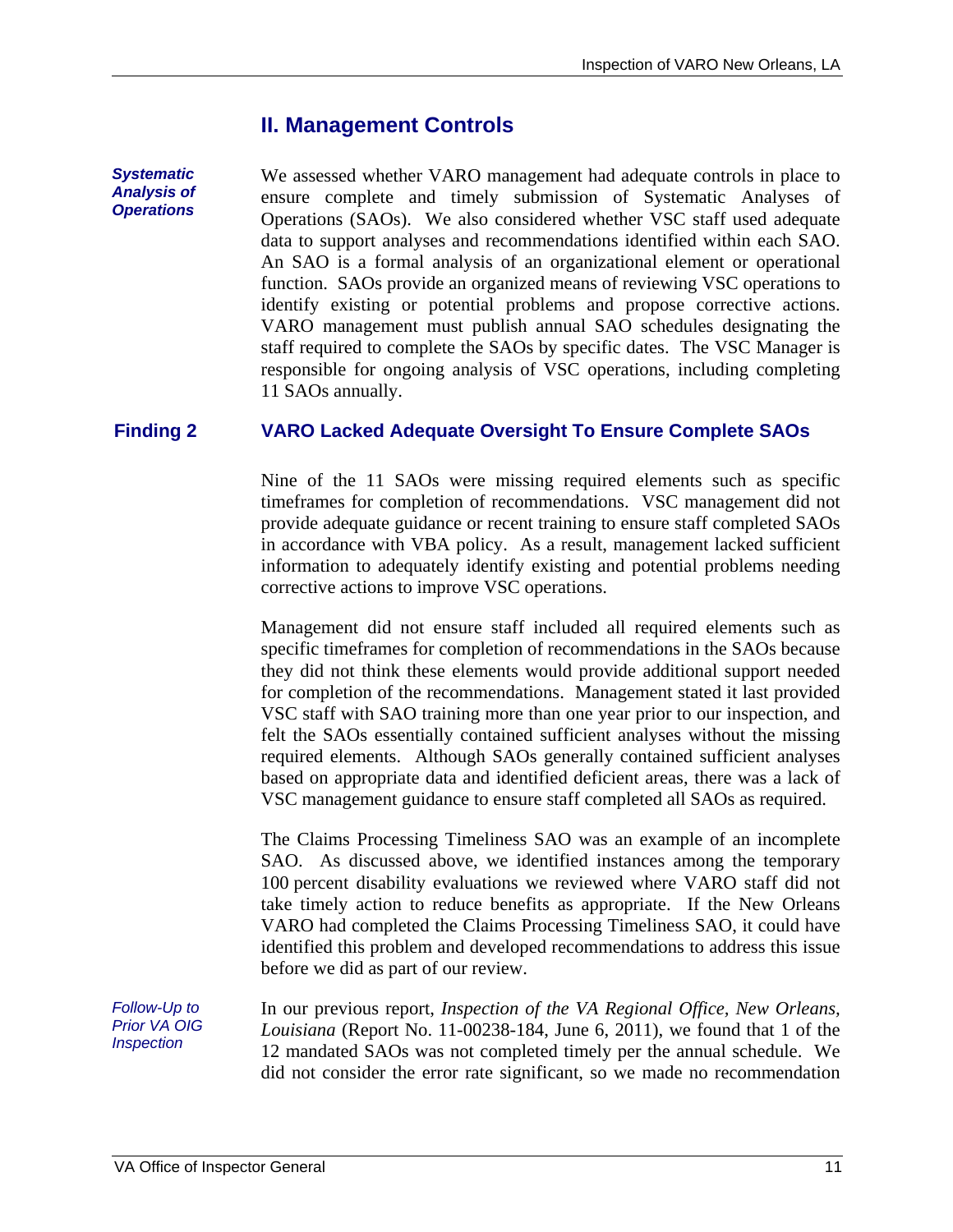<span id="page-15-0"></span>for improvement in this area. During our February 2014 inspection, staff timely submitted all 11 required SAOs.

## **Recommendations**

- 4. We recommend the New Orleans VA Regional Office Director implement a plan to ensure Systematic Analyses of Operations contain all required elements including specific timeframes for completion of recommendations.
- 5. We recommend the New Orleans VA Regional Office Director ensure that staff receive training on VBA policy regarding the purpose and requirements for completing Systematic Analyses of Operations.
- *Management Comments*  The VARO Director concurred with our recommendations. The Director indicated all SAOs were completed timely and will ensure future SAOs address each item, or will note why an item was not addressed.
- *OIG Response*  The Director's comments and actions are responsive to the recommendations. We will follow up on management's actions during future inspections.
- *Benefits Reductions*  VBA policy provides for compensation to veterans for conditions they incurred or aggravated during military service. The amount of monthly compensation to which a veteran is entitled may change because his or her service-connected disability may improve. Improper payments associated with benefit reductions generally occur when beneficiaries receive payments to which they are not entitled because VAROs do not take the action required to ensure correct payments for their levels of disability.

When the VARO obtains evidence that a lower disability evaluation would result in reduction or discontinuance of current compensation payments, VSC staff must inform the beneficiary of the proposed reduction in benefits. In order to provide beneficiaries due process, VBA allows 60 days for the veteran to submit additional evidence to show that compensation payments should continue at their present level. If the VARO does not receive additional evidence within that period, RVSRs must make a final determination to reduce or discontinue the benefit. On the  $65<sup>th</sup>$  day following due process notification, action is required to reduce the evaluation and thereby minimize overpayments.

On April 3, 2014, VBA leadership modified its policy regarding the processing of claims requiring benefit reductions. The new policy no longer included the requirement for VARO staff to take "immediate action" to process these reductions. In lieu of merely removing the vague standard, VBA should have provided clearer guidance on prioritizing this work to ensure sound financial stewardship of these monetary benefits.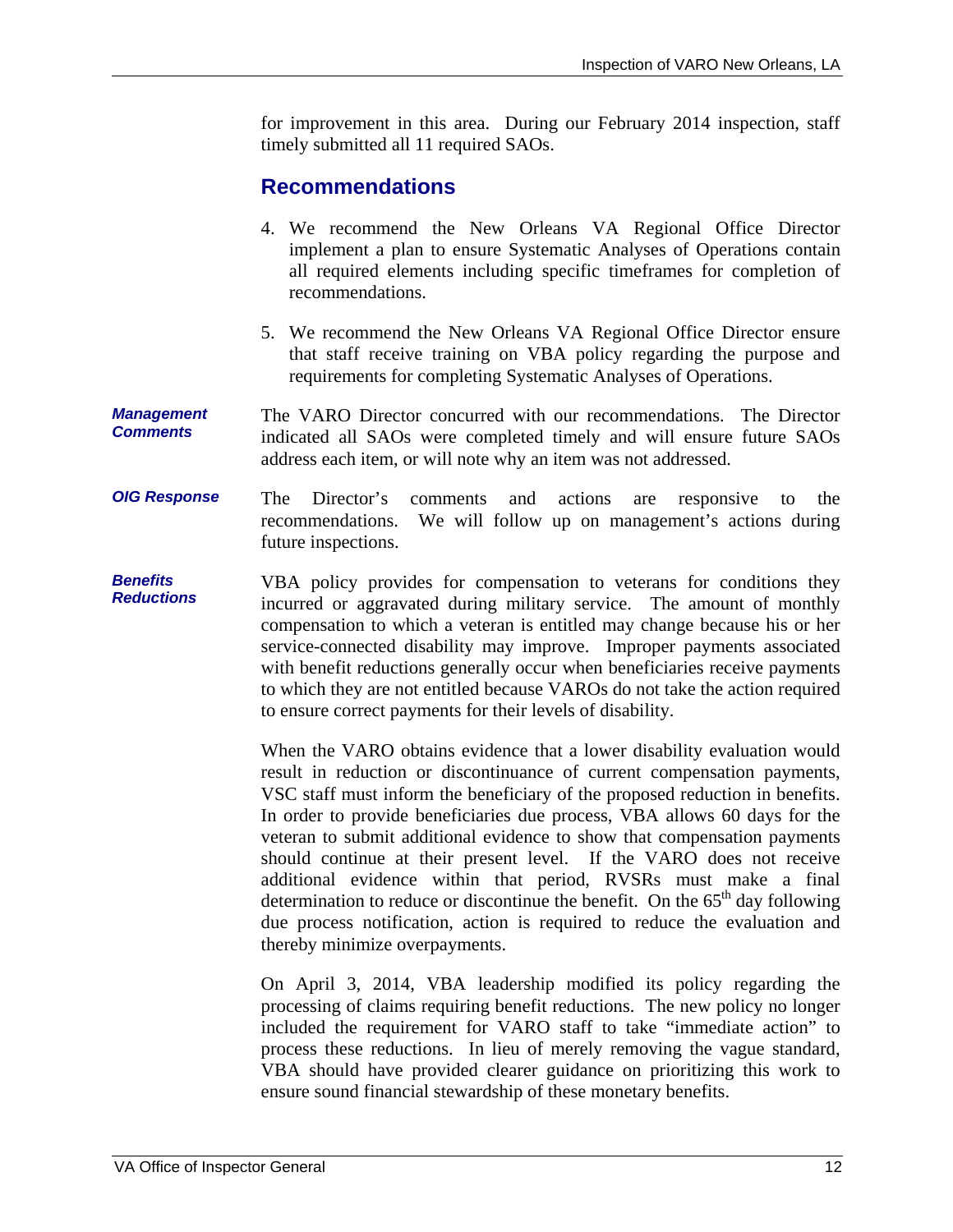#### <span id="page-16-0"></span>**Finding 3 VARO Lacked Oversight and Training To Ensure Correct and Immediate Action On Proposed Benefits Reductions**

VARO staff incorrectly processed 12 of 30 claims involving proposed benefit reductions. These errors occurred due to a lack of emphasis on timely processing and a lack of training on procedures for reducing benefits. Processing inaccuracies resulted in overpayments totaling approximately \$40,014 and underpayments totaling approximately \$4,280, representing 78 improper monthly payments to 11 veterans from March 2012 to January 2014.

Processing delays occurred in 9 of 30 claims that required rating decisions to reduce or discontinue benefits. Eight of the cases showed claims processing delays ranging from 1 to 18 months. An average of 8 months elapsed from the time staff should have taken action to reduce the evaluations for these 9 cases. In the case with the most significant overpayment and delay, VSC staff sent a letter to the veteran on November 23, 2011, proposing reducing benefits for a bilateral knee condition. The due process period expired on January 27, 2012. However, staff did not take action to reduce the evaluation until September 4, 2013. As a result, VA overpaid the veteran \$18,104 over a period of 20 months.

Generally, the delays occurred because VARO management did not view this workload as a priority. Because of national changes to workload management, VSC leadership did not place emphasis on processing benefit reductions in 2013. Rather, it concentrated on national priorities that included processing claims pending over 2 years old. Interviews with management and staff confirmed there was no emphasis on following through with proposed rating reductions timely.

Also, VARO staff incorrectly reduced evaluations in 4 of 30 claims we reviewed. Three of these errors led to underpayments totaling approximately \$4,280 and an overpayment totaling approximately \$3,323. One case had the potential to affect benefits as the incorrect reduction did not currently impact the veteran's payments. Following are details on the four errors:

- In the case of the most significant underpayment, an RVSR reduced a veteran's compensation for prostate cancer based on remission of the condition; however, the veteran provided medical evidence showing the cancer was active, thus not warranting a reduction. As a result of the error, VA underpaid the veteran approximately \$3,734 over a period of 2 months.
- In one case, an RVSR did not properly consider the medical evidence and incorrectly proposed reducing a veteran's evaluation for headaches. The medical evidence showed no change in the severity of the veteran's headaches, therefore no reduction was warranted.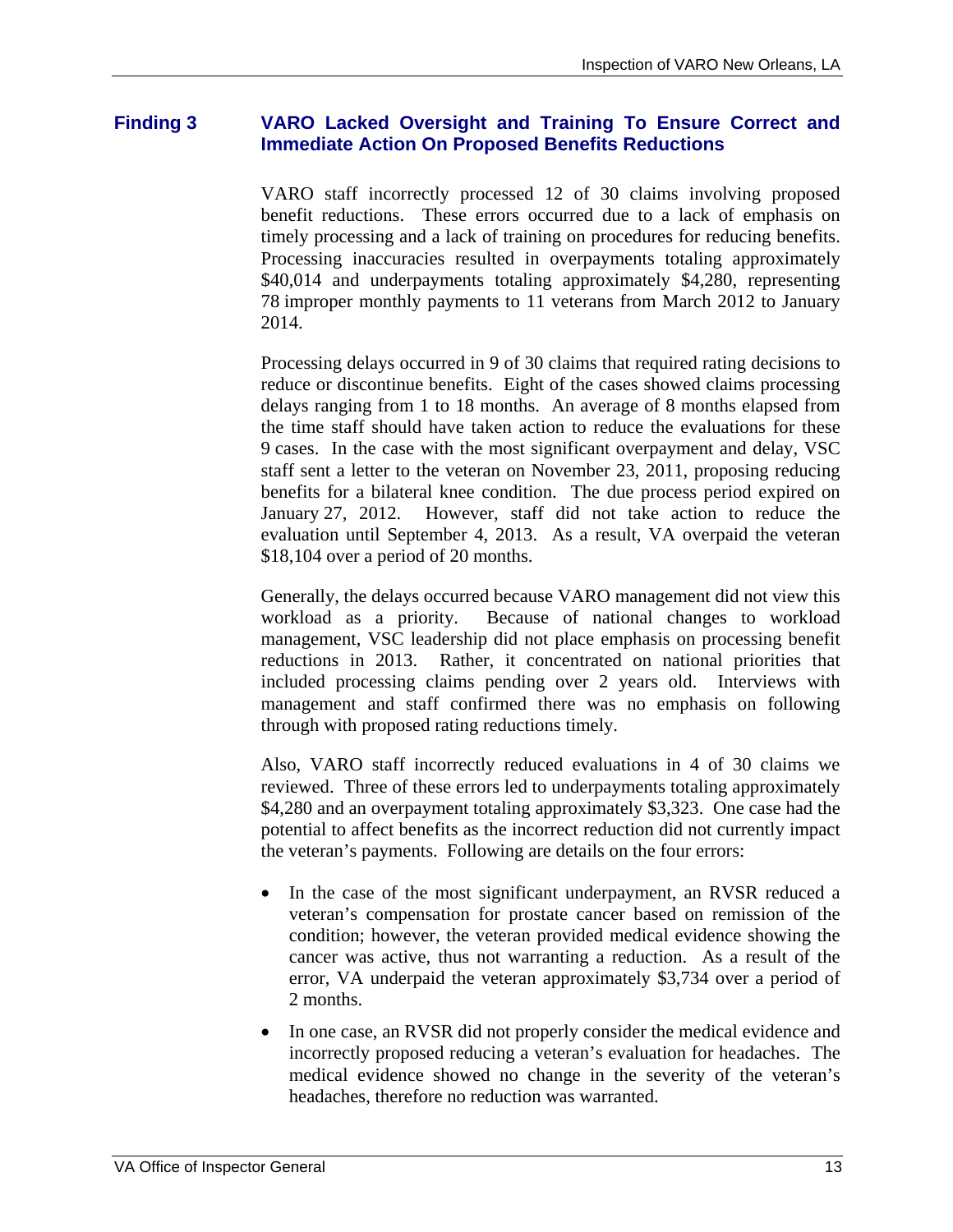- <span id="page-17-0"></span>• In another case, an RVSR incorrectly proposed reducing a veteran's evaluation for lung cancer. The RVSR improperly used a personal interpretation of the medical evidence to determine Pulmonary Function Test results. Rather, the RVSR should have used the results provided by the examining physician.
- In the fourth case, an RVSR did not properly discontinue entitlement to SMC when the medical evidence revealed the veteran no longer met the requirement for this additional benefit.

Generally, these incorrect reductions occurred because rating staff had not received any recent training on benefit reduction procedures. A review of the VARO's training history revealed that staff had not been trained on reduction ratings since September 2011. Management scheduled training to go over reduction ratings in 2013, but canceled it due to competing requirements to work on a nationwide, priority VA project.

Of the total 12 errors we identified, VARO management concurred with 3 and partially concurred with 2 errors. Management's responses noted they were directed by VBA to not comment on delays in processing benefit reductions. Although we showed VARO management and staff VBA criteria requiring action on the  $65<sup>th</sup>$  day following due process notification, they did not concur or non-concur with the remaining seven benefits reduction processing delays. In these cases, VARO managers noted, "Workload priorities and the timeliness of processing is an issue that should be discussed between leadership at the headquarters level for both the OIG and VBA." Prioritization of this type of work is needed to minimize overpayments and ensure sound financial stewardship of veterans' monetary benefits.

#### **Recommendations**

- 6. We recommend the New Orleans VA Regional Office Director develop and implement a plan to ensure staff prioritize processing of benefit reductions at the expiration of due process as required.
- 7. We recommend the New Orleans VA Regional Office Director provide training on the proper procedures for benefit reductions and implement a plan to assess the effectiveness of that training.
- *Management Comments*  The VARO Director concurred with our recommendations. On May 13, 2014, VBA implemented a plan to ensure action is taken within 180 days of these items appearing on VBA's workload notification report or when future examination indicators mature. The Director indicated the New Orleans VARO will develop a plan in accordance with the national guidance by June 18, 2014. Further, training will be provided to staff regarding the implementation of this plan by June 30, 2014.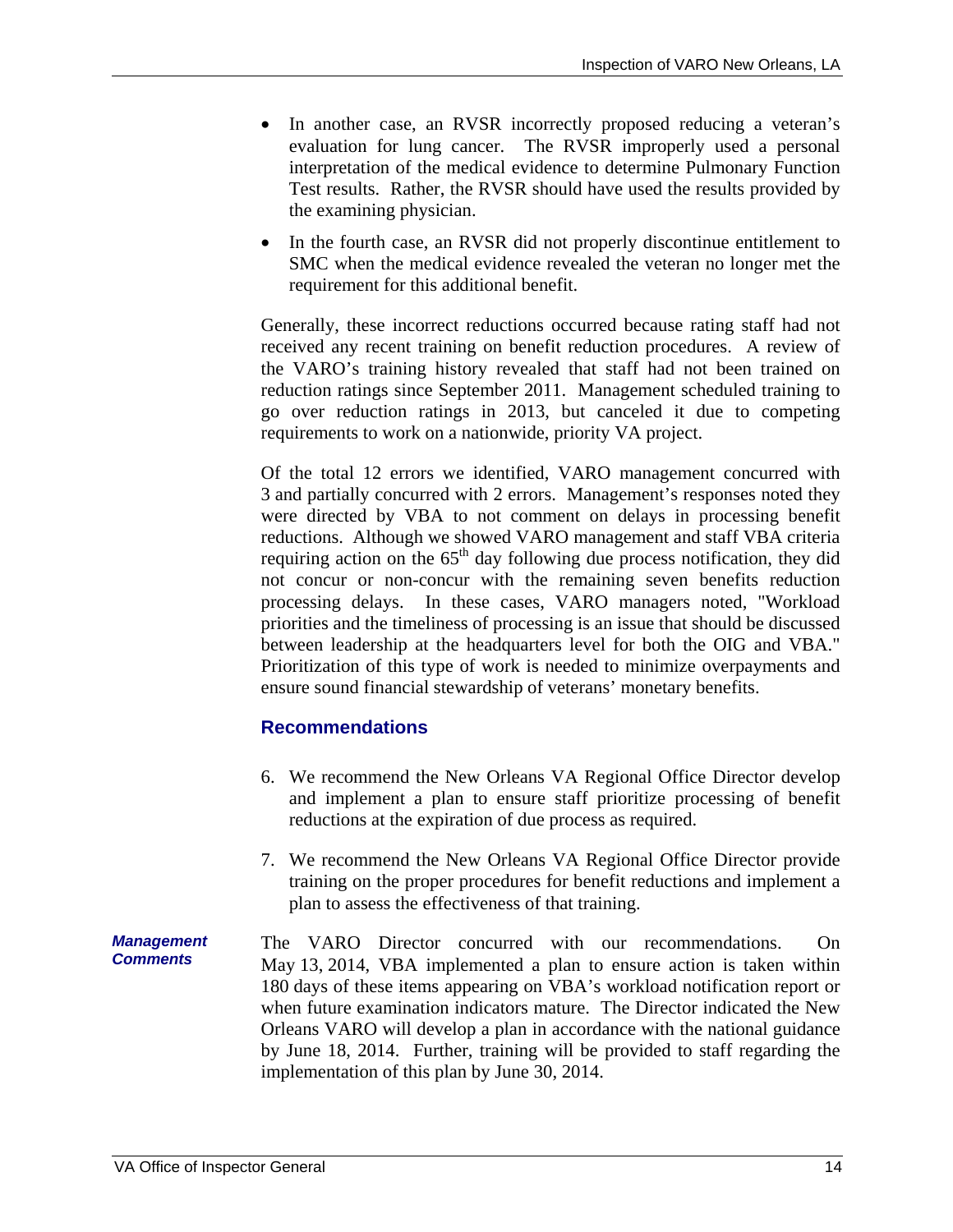*OIG Response* The Director's comments and actions are responsive to the recommendations. We will follow up on management's actions during future inspections.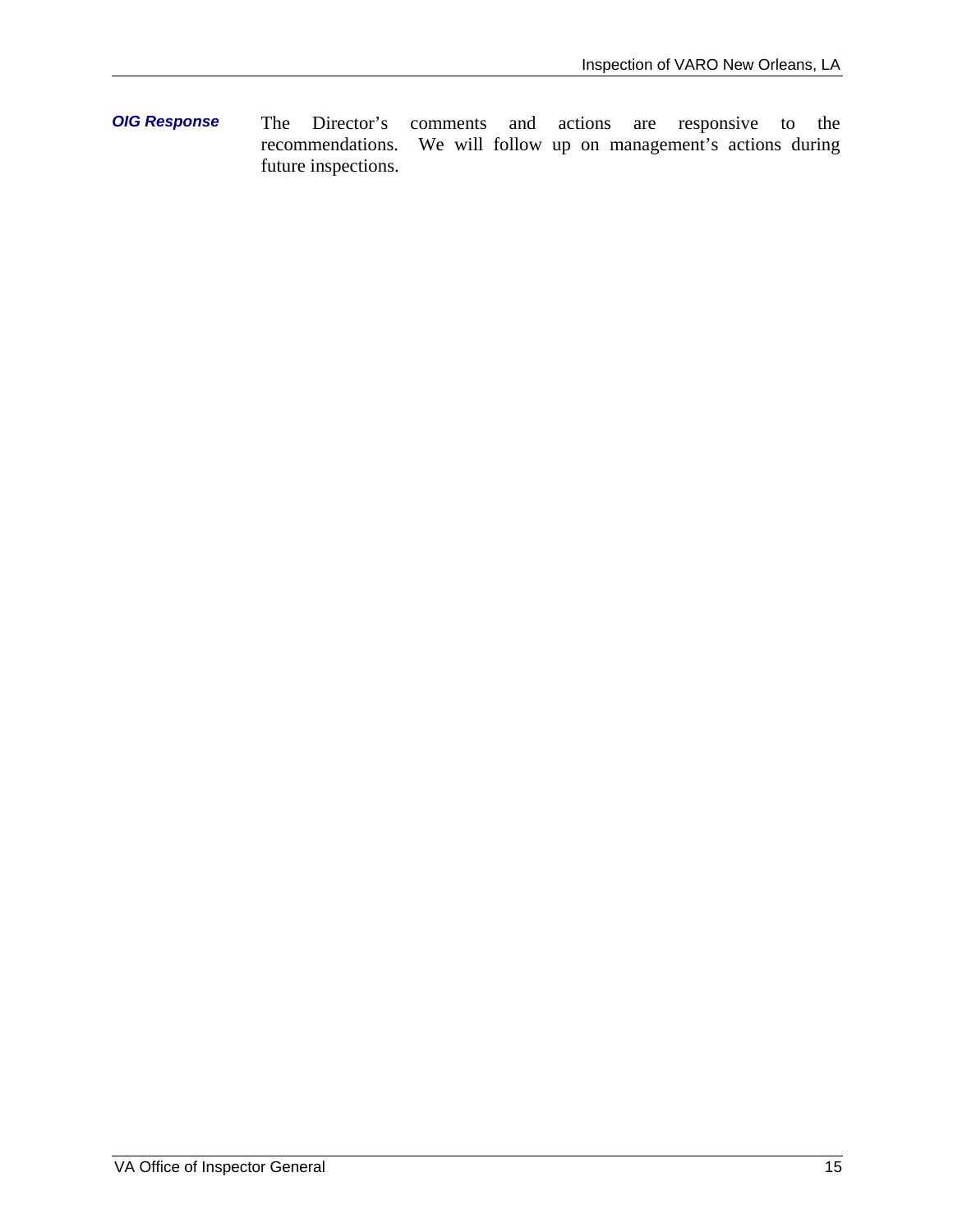## <span id="page-19-0"></span>**III. Observations**

On June 20, 2014, we issued a Management Advisory Memorandum alerting the Under Secretary for Benefits that Fast Letter 13-10, "Guidance on Date of Claims Issues," could be misapplied by VAROs to manipulate dates of claims. Specifically, when staff identify a claim located in a veteran's claims folder that was not previously adjudicated, the guidance directed staff to establish the date of claim as the date the claim was discovered. As a result, VBA performed an analysis that identified the New Orleans VARO as an outlier when comparing the percent of discovered claims to the total current inventory of claims. Upon further review, VBA determined the VARO had processed 124 unadjudicated claims from a universe of 20,081 original claims.

The Under Secretary for Benefits took action to suspend the use of Fast Letter 13-10, "Guidance on Date of Claims Issues," nationwide on June 27, 2014. As a result of that action, this report does not offer a recommendation to take corrective action.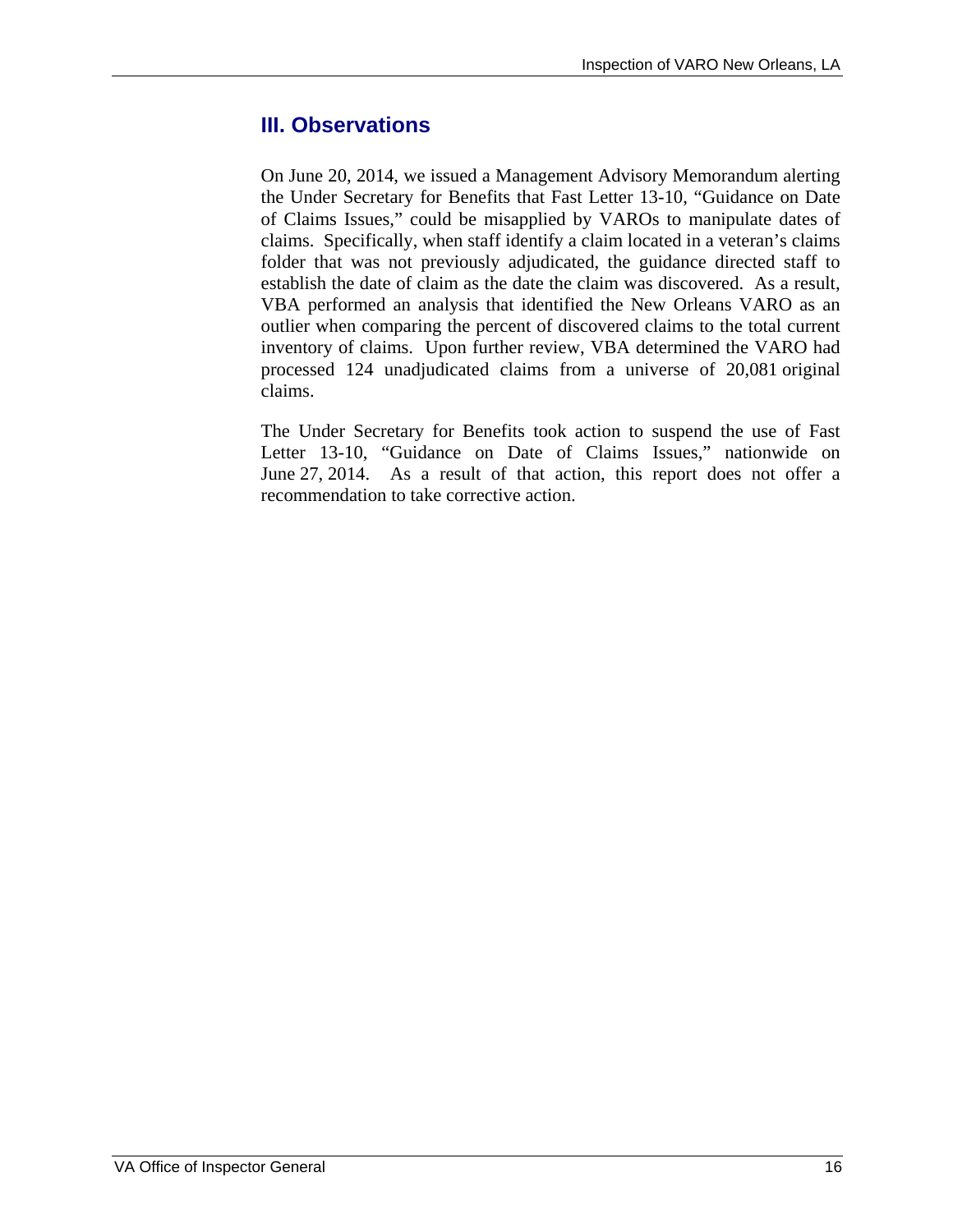#### <span id="page-20-0"></span>**Appendix A VARO Profile and Scope of Inspection**

- *Organization*  The New Orleans VARO administers a variety of services and benefits, including compensation and pension benefits; vocational rehabilitation and employment assistance; specially adapted housing grants; benefits counseling; public affairs; and outreach to homeless, elderly, minority, and women veterans.
- *Resources*  As of January 2014, the New Orleans VARO reported a staffing level of 168.8 full-time employees. Of this total, the VSC had 128.8 employees assigned.
- *Workload*  As of January 2014, VBA reported the New Orleans VARO had 9,947 pending compensation claims. On average claims were pending 161.6 days—46.6 days more than the national target of 115.

#### *Scope and Methodology*  VBA has 56 VAROs and a VSC in Cheyenne, WY, that process disability claims and provide a range of service to veterans. In February 2014, we evaluated the New Orleans VARO to see how well it accomplishes this mission.

We reviewed selected management, claims processing, and administrative activities to evaluate compliance with VBA policies regarding benefits delivery and nonmedical services provided to veterans and other beneficiaries. We interviewed managers and employees and reviewed veterans' claims folders. Prior to conducting our onsite inspection, we coordinated with VA OIG criminal investigators to provide a briefing designed to alert VARO staff to the indicators of fraud in claims processing.

Our review included 30 (8 percent) of 359 temporary 100 percent disability evaluations selected from VBA's Corporate Database. These claims represented instances where VBA staff had granted temporary 100 percent disability evaluations for at least 18 months as of December 12, 2013. This is generally the longest period a temporary 100 percent disability evaluation may be assigned without review, according to VBA policy. We provided VARO management with 329 claims remaining from our universe of 359 for its review. We reviewed 30 (22 percent) of 135 disability claims related to TBI that the VARO completed from July through September 2013. We also examined 30 (41 percent) of 74 veterans claims involving entitlement to SMC and ancillary benefits that VARO staff completed from October 1, 2012, through September 30, 2013.

Prior to VBA consolidating Fiduciary Activities nationally, each VARO was required to complete 12 SAOs. However, following the Fiduciary Activities consolidation, the VAROs were only required to complete 11 SAOs. Therefore, we reviewed 11 SAOs related to VARO operations. Additionally,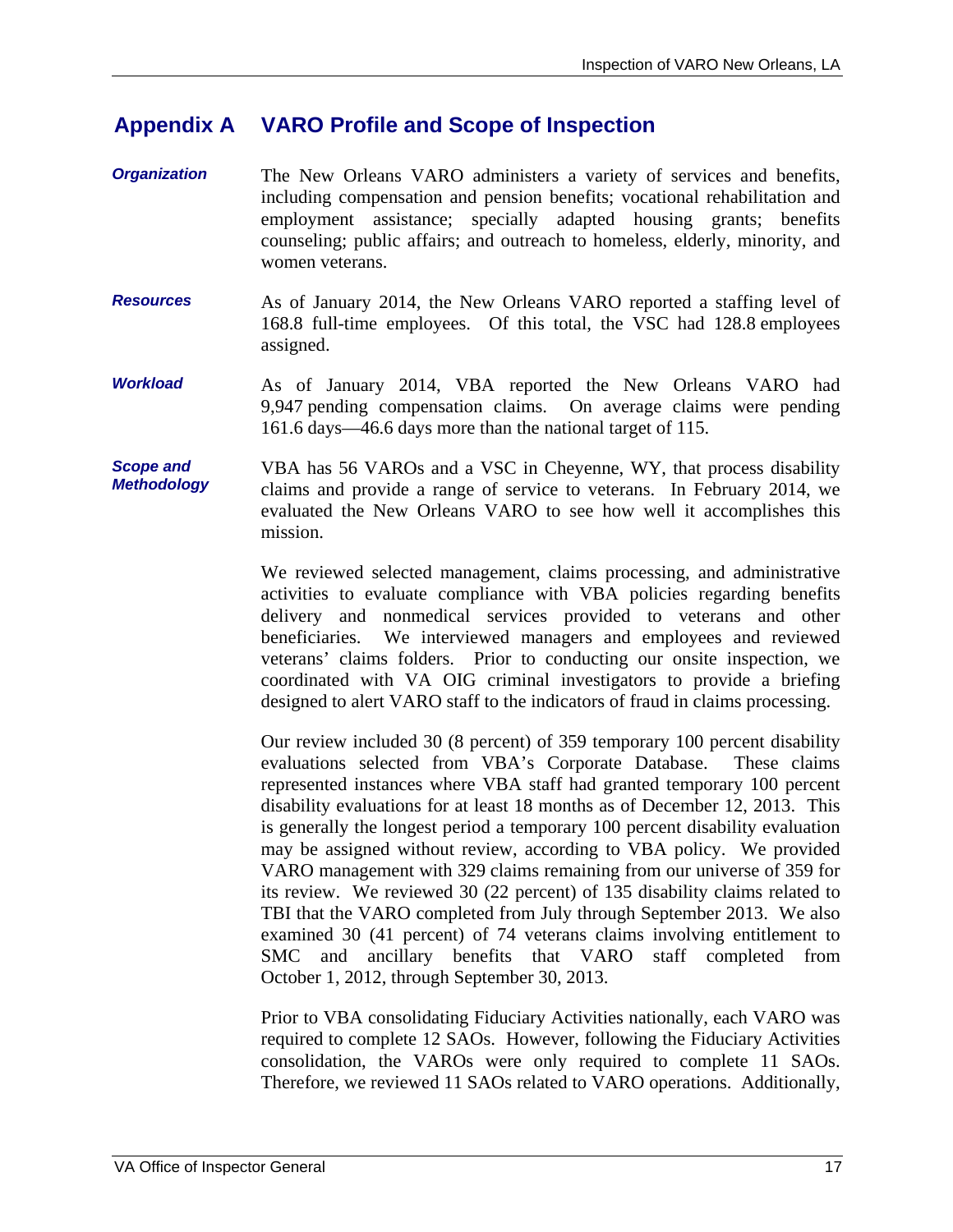we looked at 30 (31 percent) of 96 completed claims involving proposed reductions in benefits from July through September 2013.

Where we identify potential procedural inaccuracies, we provide this information to help the VARO understand the procedural improvements it can make for enhanced stewardship of financial benefits. We do not provide this information to require the VARO to adjust specific veterans' benefits. Processing any adjustments per this review is clearly a VBA program management decision.

*Data Reliability*  We used computer-processed data from the Veterans Service Network's Operations Reports and Awards. To test for reliability, we reviewed the data to determine whether any were missing from key fields, included calculation errors, or were outside the time frame requested. We assessed whether the data contained obvious duplication of records, alphabetic or numeric characters in incorrect fields, or illogical relationships among data elements. Further, we compared veterans' names, file numbers, Social Security numbers, dates of claim, and decision dates as provided in the data received with information contained in the 120 claims folders we reviewed related to temporary 100 percent disability evaluations, TBI claims, SMC and ancillary benefits, and completed claims involving proposed benefits reductions.

> Our testing of the data disclosed that they were sufficiently reliable for our inspection objectives. Our comparison of the data with information contained in the veterans' claims folders we reviewed did not disclose any problems with data reliability.

> This report references VBA's STAR data. As reported by VBA's STAR program as of January 2014, the overall claims-based accuracy of the VARO's compensation rating-related decisions was 92.5 percent. We did not test the reliability of this data.

*Inspection Standards*  We conducted this inspection in accordance with the Council of the Inspectors General on Integrity and Efficiency's *Quality Standards for Inspection and Evaluation.*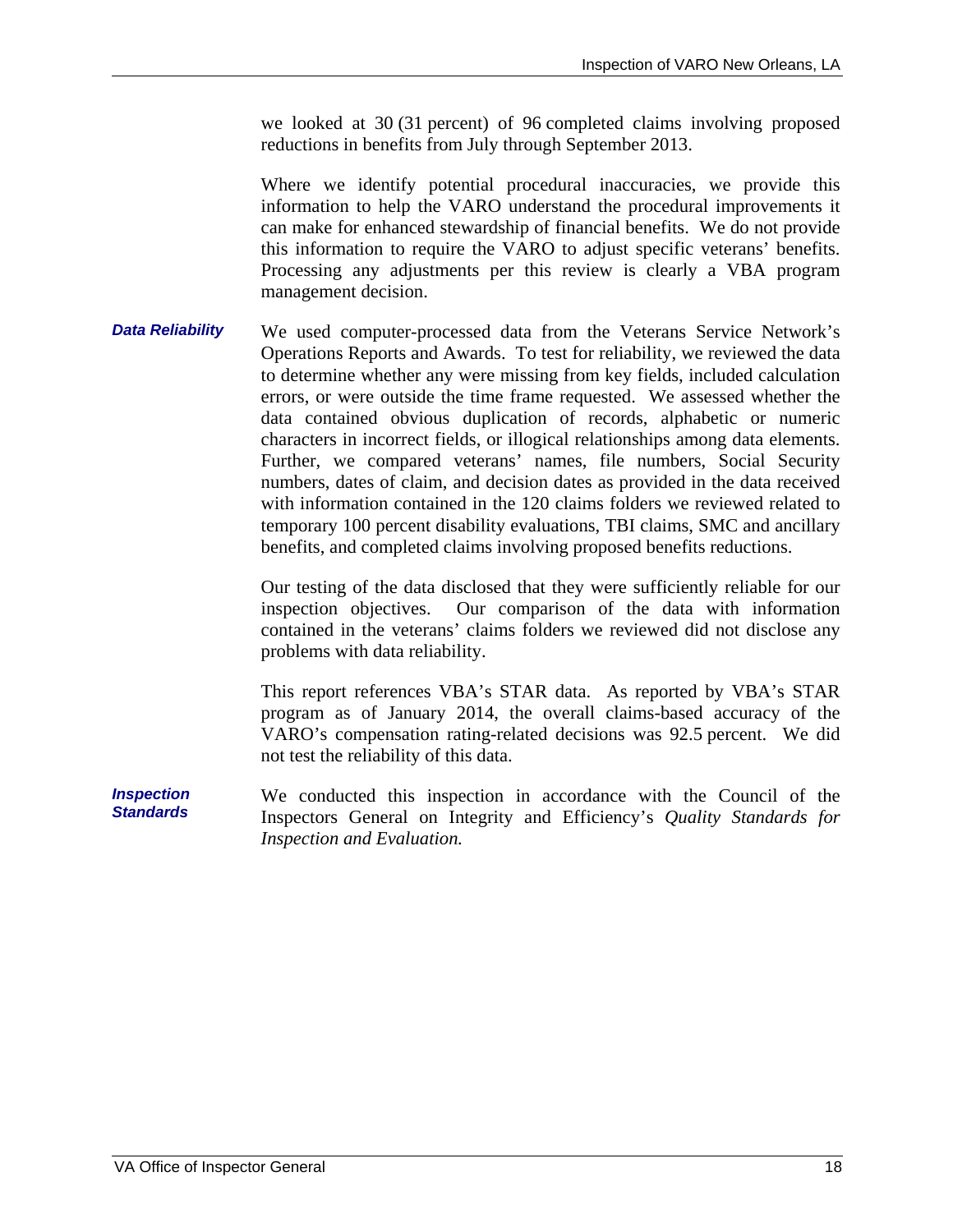# <span id="page-22-0"></span>**Appendix B Inspection Summary**

Table 2 reflects the operational activities inspected, applicable criteria, and whether or not we had reasonable assurance of VARO compliance.

| <b>Operational</b><br><b>Activities</b><br><b>Inspected</b>                | <b>Criteria</b>                                                                                                                                                                                                                                                                                                                                      | <b>Reasonable</b><br><b>Assurance of</b><br><b>Compliance</b> |
|----------------------------------------------------------------------------|------------------------------------------------------------------------------------------------------------------------------------------------------------------------------------------------------------------------------------------------------------------------------------------------------------------------------------------------------|---------------------------------------------------------------|
| <b>Disability</b><br><b>Claims</b><br><b>Processing</b>                    |                                                                                                                                                                                                                                                                                                                                                      |                                                               |
| <b>Temporary</b><br>100 Percent<br><b>Disability</b><br><b>Evaluations</b> | Determine whether VARO staff properly reviewed<br>temporary 100 percent disability evaluations. (38 CFR<br>3.103(b)) (38 CFR 3.105(e)) (38 CFR 3.327) (M21-1 MR<br>Part IV, Subpart ii, Chapter 2, Section J) (M21-1MR Part<br>III, Subpart iv, Chapter 3, Section C.17.e)                                                                           | No                                                            |
| <b>Traumatic</b><br><b>Brain Injury</b><br><b>Claims</b>                   | Determine whether VARO staff properly processed<br>claims for service connection for all disabilities related to<br>in-service TBI. (FL 08-34 and 08-36) (Training Letter<br>$09-01)$                                                                                                                                                                | N <sub>o</sub>                                                |
| <b>Special Monthly</b><br>Compensation<br>and Ancillary<br><b>Benefits</b> | Determine whether VARO staff properly processed SMC<br>and correctly granted entitlement to ancillary benefits.<br>(38 CFR 3.350, 3.352, 3.807, 3.808, 3.809, 3.809a, 4.63,<br>and 4.64) (M21-1MR IV.ii.2.H and I)                                                                                                                                   | No                                                            |
| <b>Management</b><br><b>Controls</b>                                       |                                                                                                                                                                                                                                                                                                                                                      |                                                               |
| <b>Systematic</b><br><b>Analysis of</b><br><b>Operations</b>               | Determine whether VARO staff properly performed<br>formal analyses of their operations through completion of<br>SAOs. (M21-4, Chapter 5)                                                                                                                                                                                                             | No                                                            |
| <b>Proposed</b><br><b>Benefits</b><br><b>Reductions</b>                    | Determine whether VARO staff timely and accurately<br>processed disability evaluation reductions or<br>terminations. (38 CFR 3.103(b)(2), 38 CFR 3.105(e), 38<br>CFR 3.501, M21-1MR.IV.ii.3.A.3.e, M21-<br>1MR.I.2.B.7.a, M21-1MR.I.2.C, M21-1MR.I.ii.2.f, M21-<br>4, Chapter 2.05(f)(4), (Compensation & Pension Service<br>Bulletin, October 2010) | N <sub>o</sub>                                                |

**Table 2. New Orleans VARO Inspection Summary** 

*Source: VA OIG* 

CFR=Code of Federal Regulations, FL=Fast Letter, M=Manual, MR=Manual Rewrite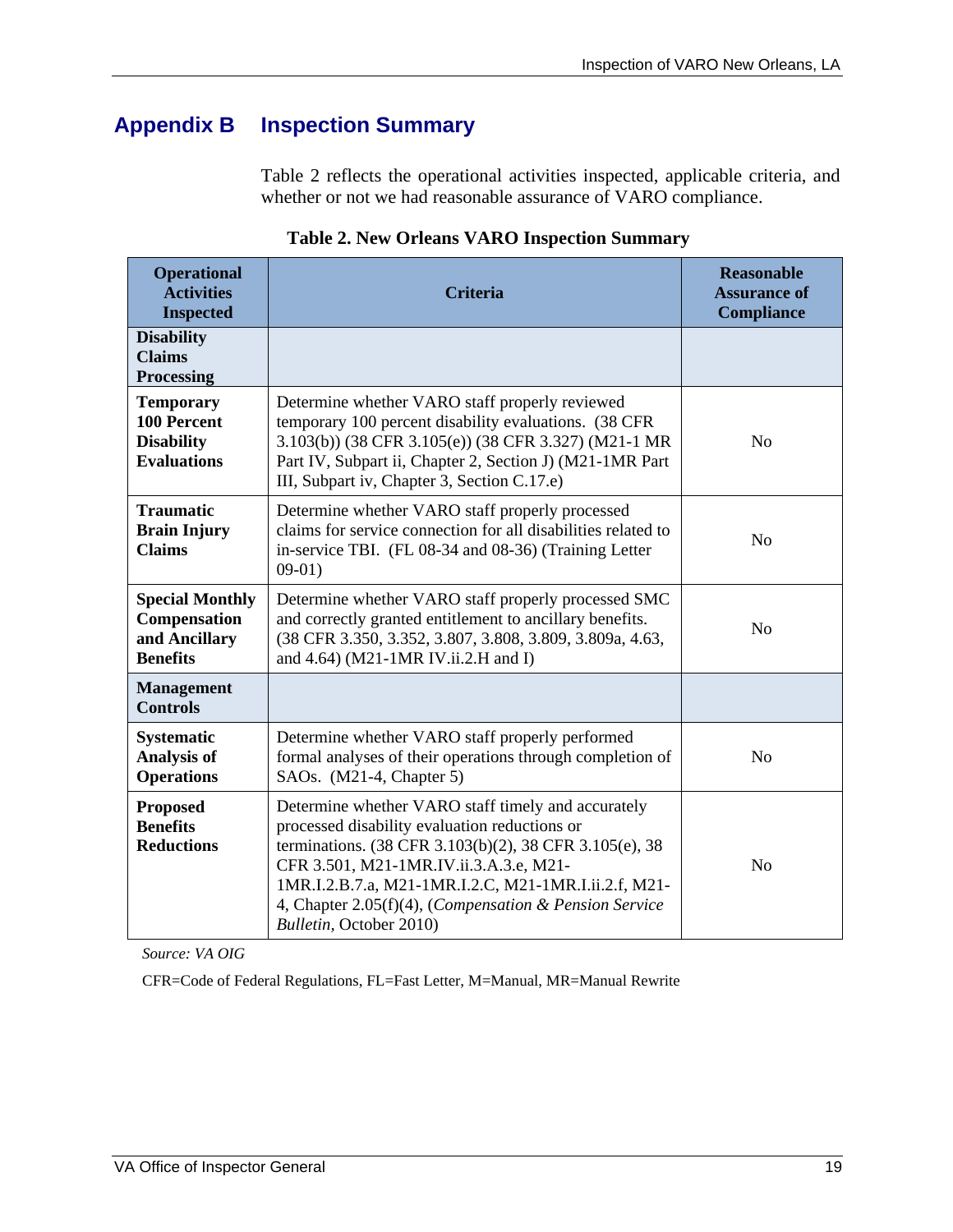# <span id="page-23-0"></span>**Appendix C VARO Director's Comments**

|       |    | <b>Department of</b><br><b>Memorandum</b><br><b>Veterans Affairs</b>                                                                   |
|-------|----|----------------------------------------------------------------------------------------------------------------------------------------|
| Date: |    | June 18, 2014                                                                                                                          |
| From: |    | Director, VA Regional Office New Orleans, Louisiana                                                                                    |
| Subj: |    | Inspection of the VA Regional Office, New Orleans, Louisiana                                                                           |
| To:   |    | Assistant Inspector General for Audits and Evaluations (52)                                                                            |
|       | 1. | The New Orleans VARO's comments are attached on the OIG Draft Report:<br>Inspection of the VA Regional Office, New Orleans, Louisiana. |
|       | 2. | Please refer questions to Mr. Steve Kelly, Veterans Service Center Manager, at<br>(504) 619-4560.                                      |
|       |    | (original signed by:)<br>Mark Bologna<br>Director                                                                                      |
|       |    | Attachment                                                                                                                             |
|       |    |                                                                                                                                        |
|       |    |                                                                                                                                        |
|       |    |                                                                                                                                        |
|       |    |                                                                                                                                        |
|       |    |                                                                                                                                        |
|       |    |                                                                                                                                        |
|       |    |                                                                                                                                        |
|       |    |                                                                                                                                        |
|       |    |                                                                                                                                        |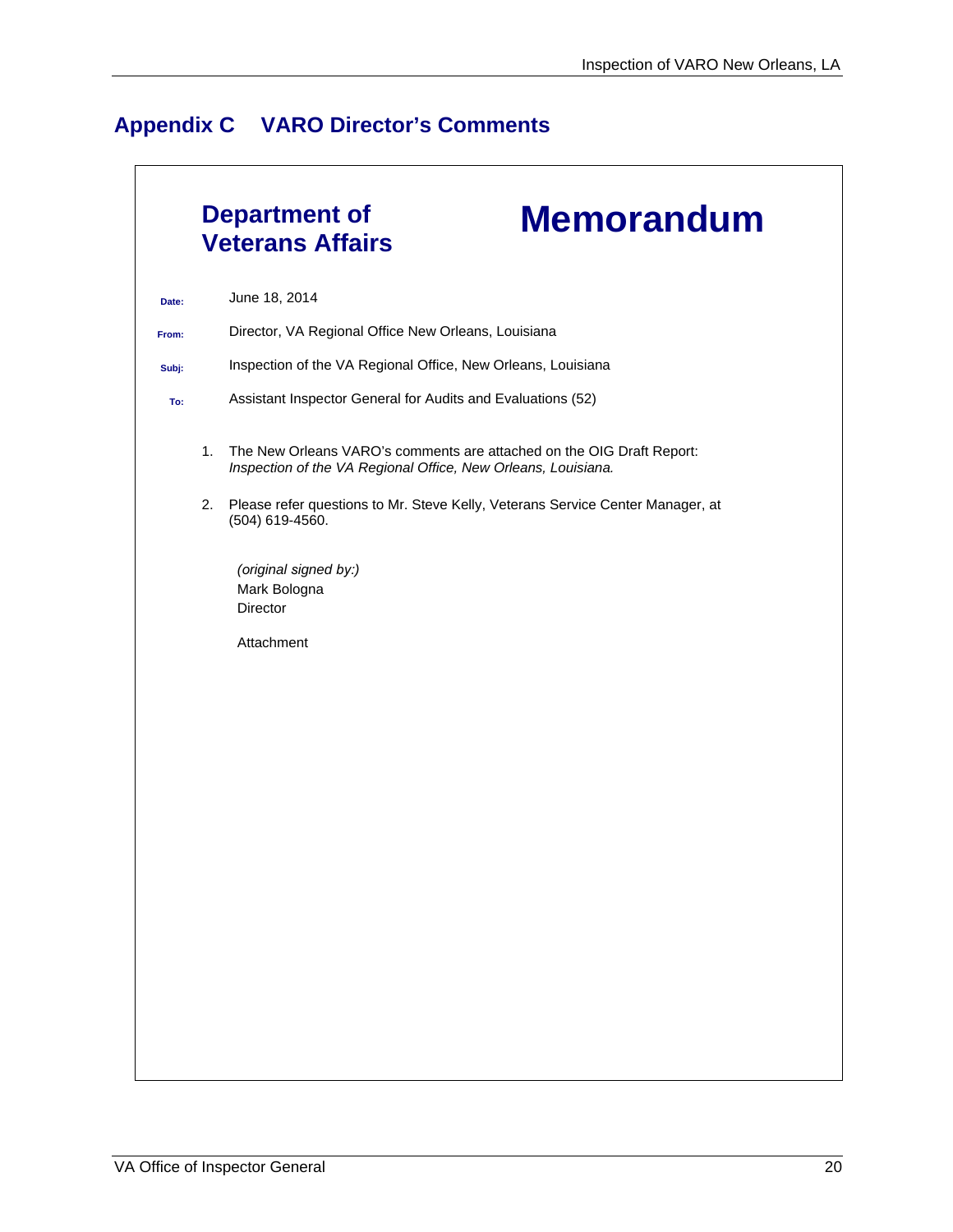Attachment

New Orleans (321) **New Orleans** (321)

OIG Recommendations:

**Recommendation 1**: *We recommend the New Orleans VA Regional Office Director conduct a review of the 329 temporary 100 percent disability evaluations remaining from our inspection universe and take appropriate action.* 

#### **New Orleans RO Response: Concur**

The New Orleans Regional Office has reviewed 244 of the 329 temporary 100 percent disability evaluations identified. The RO is in the process of reviewing the remaining 85 evaluations. We will continue to get a new listing of temporary 100 percent each month and will work these as received.

Target Completion Date: October 31, 2014

**Recommendation 2**: *We recommend the New Orleans VA Regional Office Director implement a plan to*  assess the effectiveness of their recent training on processing traumatic brain injury claims and special *monthly compensation benefits.* 

#### **New Orleans RO Response: Concur**

Local Quality Review Specialists will conduct a review of all TBI and SMC cases completed through July to determine the effectiveness of the training held on these subjects during the Fiscal Year. Any errors noted will result in on the spot training.

Target Completion Date: September 30, 2014

*Recommendation 3: We recommend the New Orleans VA Regional Office Director implement a plan to emphasize that rating staff address all ancillary benefits, even if not expressly claimed, to ensure veterans receive maximum entitlement to benefits.* 

#### **New Orleans RO Response: Concur**

All rating staff will be required to complete the training entitled, "Ancillary Benefits and Special Purposes"

Target Completion Date: July 31, 2014

 **Recommendation 4**: *We recommend the New Orleans VA Regional Office Director implement a plan to ensure Systematic Analyses of Operations contain all required elements including specific timeframes for completion of recommendations.* 

#### **New Orleans RO Response: Concur**

The SAOs were completed timely. Additionally, the items identified during the audit were not material to the outcomes nor to the recommendations in the SAOs. VBA workload priorities are set at a national level. The issue of timeliness in processing particular cases (i.e., temporary 100 percent disability claims) is addressed separately in the report and in a separate recommendation. The New Orleans Regional Office concurred with the recommendation related to timely processing of temporary 100 percent disability claims. The New Orleans Regional Office will ensure future SAOs address each item, or will note why an item was not addressed.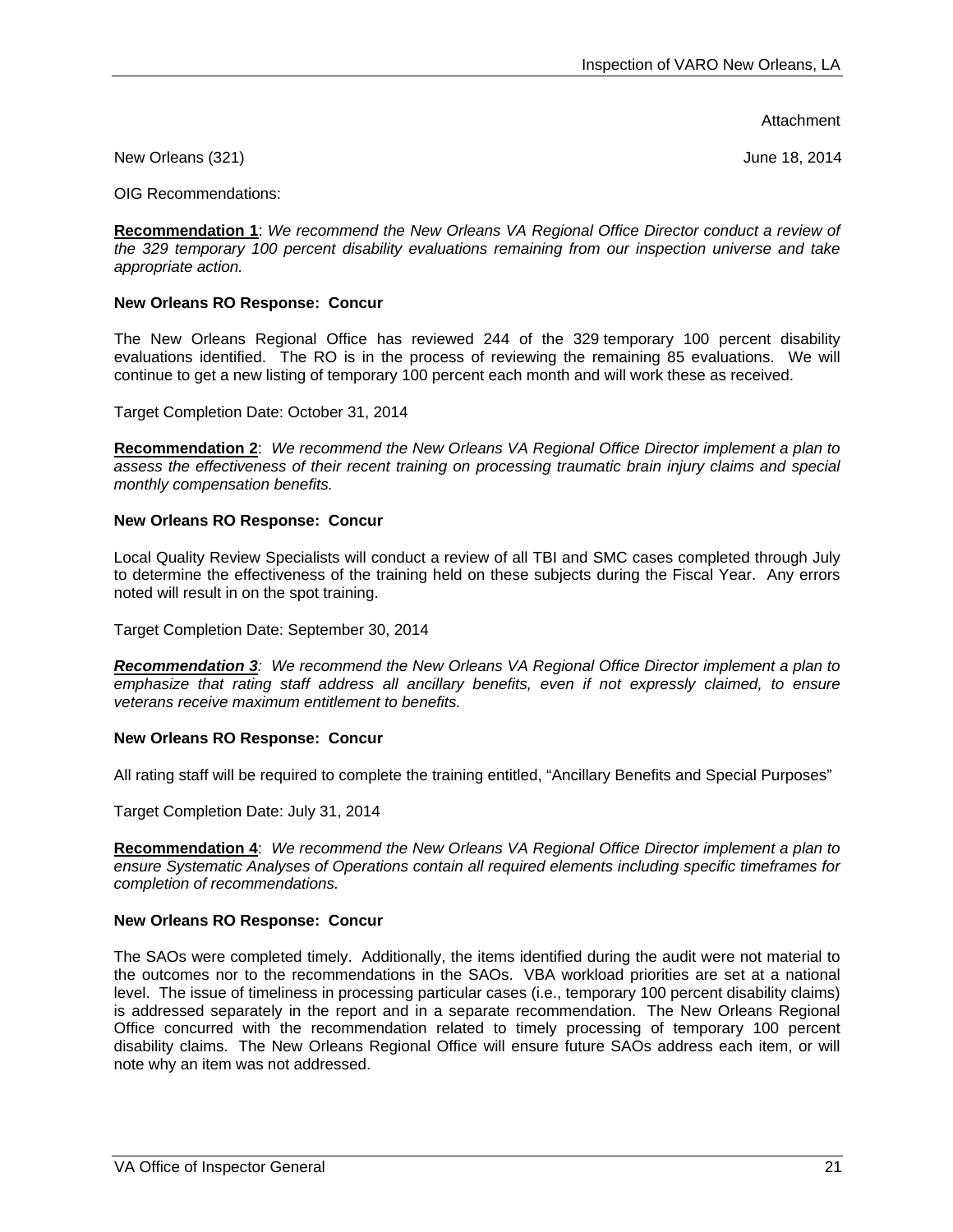**Recommendation 5**: *We recommend the New Orleans VA Regional Office Director ensure that staff received training on VBA policy regarding the purpose and requirements for completing Systematic Analyses of Operations.* 

#### **New Orleans RO Response: Concur**

The New Orleans Regional Office Director provided SAO training on May 29, 2014, to staff members responsible for reviewing and completing SAOs. This training highlighted OIG's findings and provided instructions on how to integrate the feedback into the SAO process.

**Recommendation 6**: *We recommend the New Orleans VA Regional Office Director develop and implement a plan to ensure staff prioritize processing of benefit reductions at the expiration of due process as required.* 

#### **New Orleans RO Response: Concur**

On May 13, 2014, VBA implemented a plan to ensure appropriate action is taken on all temporary 100 percent disability evaluations within 180 days of inclusion on the TRAP report or maturation of VBA's future examination indicator that is established when the Veteran is awarded a temporary 100-percent evaluation.

Since February 6, 2014, when guidance regarding this plan was issued to VBA regional offices, the inventory of pending reviews decreased by 57 percent, and the number of these reviews pending more than 180 days decreased by 65 percent (data as of April 26, 2014). The New Orleans Regional Office will develop a plan in accordance with the national guidance by June 18, 2014

**Recommendation 7**: *We recommend the New Orleans VA Regional Office Director provide training on the proper procedures for benefit reductions and implement a plan to assess the effectiveness of that training.* 

#### **New Orleans RO Response: Concur**

The New Orleans Regional Office will conduct training on the local plan indicated in Recommendation 6 by June 30, 2014.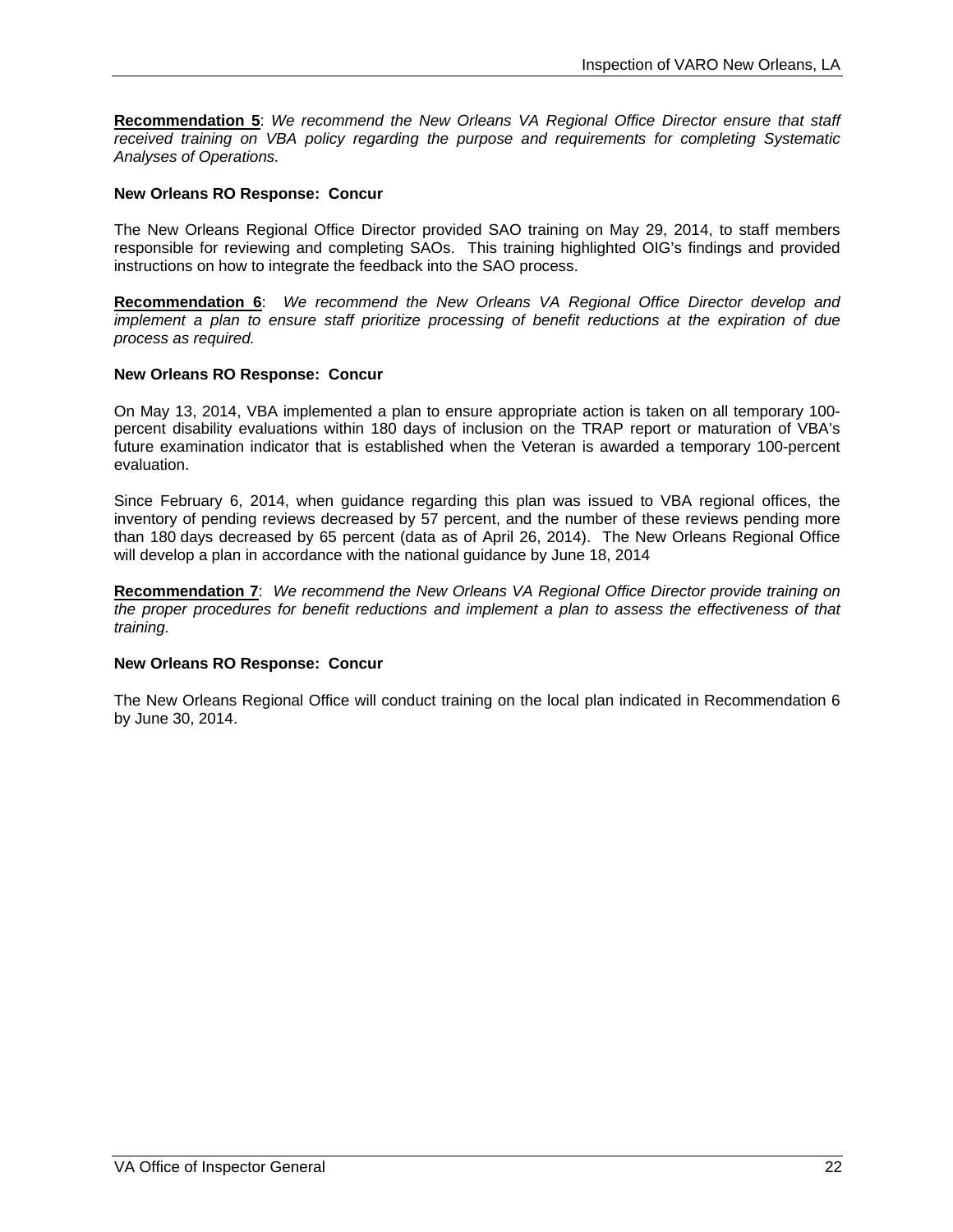| <b>OIG</b> Contact | For more information about this report, please<br>contact the Office of Inspector General at<br>$(202)$ 461-4720.                                                                                                     |
|--------------------|-----------------------------------------------------------------------------------------------------------------------------------------------------------------------------------------------------------------------|
| Acknowledgments    | <b>Brent Arronte, Director</b><br>Daphne Brantley<br><b>Brett Byrd</b><br>Lee Giesbrecht<br><b>Scott Harris</b><br><b>Jeffrey Myers</b><br>David Piña<br><b>Rachel Stroup</b><br>Nelvy Viguera Butler<br>Diane Wilson |

# <span id="page-26-0"></span>**Appendix D OIG Contact and Staff Acknowledgments**